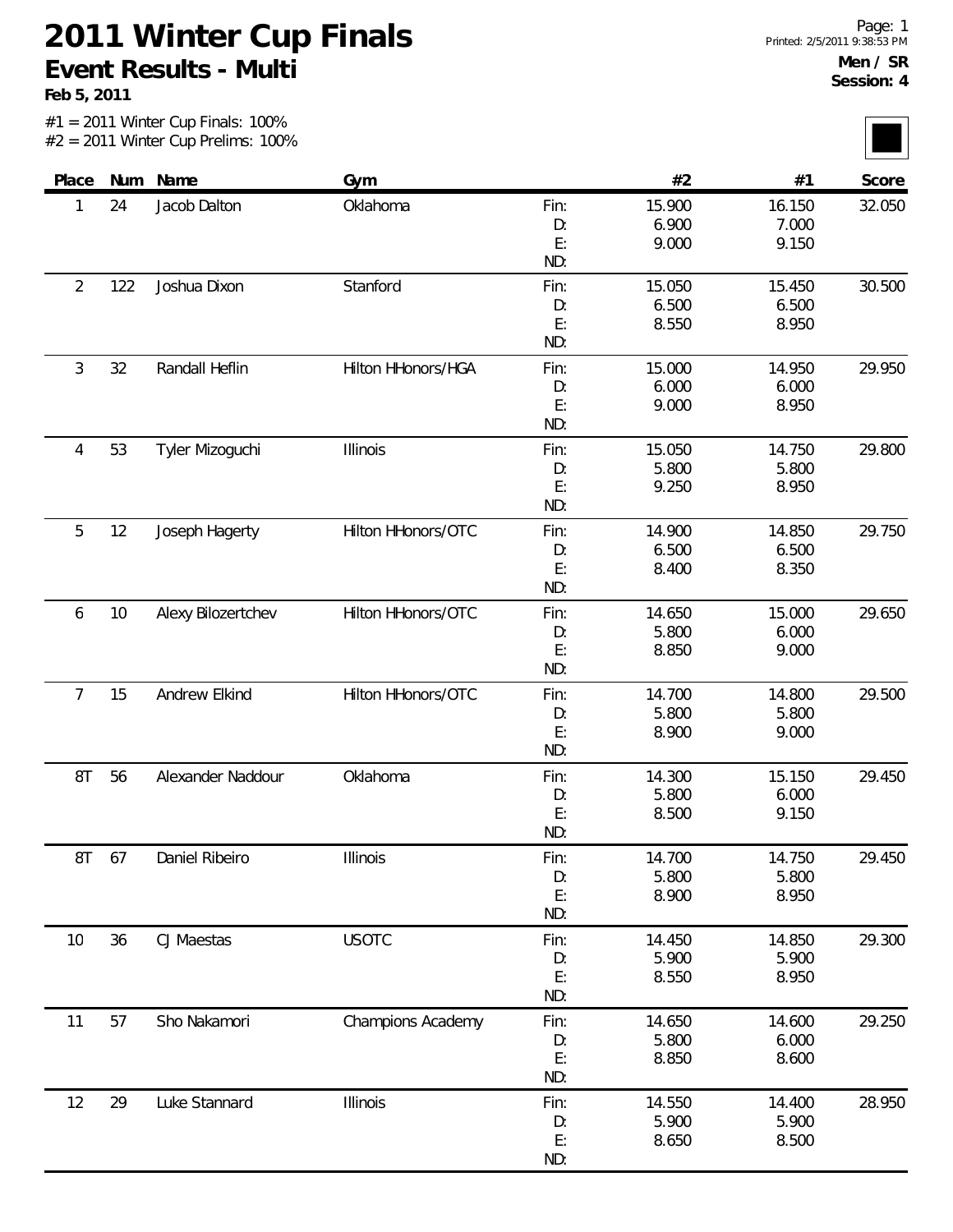#1 = 2011 Winter Cup Finals: 100%

**Feb 5, 2011**

|            |        | $#2 = 2011$ Winter Cup Prelims: 100% |                     |          |                 |                |        |
|------------|--------|--------------------------------------|---------------------|----------|-----------------|----------------|--------|
| Place      |        | Num Name                             | Gym                 |          | #2              | #1             | Score  |
| 13         | 89     | Cale Robinson                        | Stanford            | Fin:     | 15.100          | 13.600         | 28.700 |
|            |        |                                      |                     | D:       | 6.700           | 6.500          |        |
|            |        |                                      |                     | E:       | 8.500           | 7.200          |        |
|            |        |                                      |                     | ND:      | $-0.100$        | $-0.100$       |        |
| <b>14T</b> | 107    | Ian Makowske                         | Michigan            | Fin:     | 14.800          | 13.850         | 28.650 |
|            |        |                                      |                     | D:       | 5.700           | 5.400          |        |
|            |        |                                      |                     | E:       | 9.100           | 8.450          |        |
|            |        |                                      |                     | ND:      |                 |                |        |
| 14T        | 59     | Samuel Mikulak                       | Michigan            | Fin:     | 14.400          | 14.250         | 28.650 |
|            |        |                                      |                     | D:       | 6.300           | 6.700          |        |
|            |        |                                      |                     | E:       | 8.100           | 7.850          |        |
|            |        |                                      |                     | ND:      |                 | $-0.300$       |        |
| <b>16T</b> | 9      | Chad Wiest                           | Illinois            | Fin:     | 15.300          | 13.200         | 28.500 |
|            |        |                                      |                     | D:       | 6.700           | 6.500          |        |
|            |        |                                      |                     | E:       | 8.600           | 6.700          |        |
|            |        |                                      |                     | ND:      |                 |                |        |
| 16T        | 28     | <b>Tim Gentry</b>                    | Stanford            | Fin:     | 13.850          | 14.650         | 28.500 |
|            |        |                                      |                     | D:       | 6.100           | 6.100          |        |
|            |        |                                      |                     | E:       | 7.750           | 8.650          |        |
|            |        |                                      |                     | ND:      |                 | $-0.100$       |        |
| 18         | $\, 8$ | Dylan Akers                          | Cypress Academy     | Fin:     | 14.050          | 14.400         | 28.450 |
|            |        |                                      |                     | D:       | 6.000           | 6.000          |        |
|            |        |                                      |                     | E:       | 8.050           | 8.400          |        |
|            |        |                                      |                     | ND:      |                 |                |        |
| <b>19T</b> | 65     | Chris Turner                         | Stanford            | Fin:     | 14.050          | 14.000         | 28.050 |
|            |        |                                      |                     | D:       | 4.900           | 4.900          |        |
|            |        |                                      |                     | E:       | 9.150           | 9.100          |        |
|            |        |                                      |                     | ND:      |                 |                |        |
| <b>19T</b> | 19     | Alexander Buscaglia                  | Stanford            | Fin:     | 13.650          | 14.400         | 28.050 |
|            |        |                                      |                     | D:       | 6.200           | 6.100          |        |
|            |        |                                      |                     | E:       | 7.750           | 8.300          |        |
|            |        |                                      |                     | ND:      | $-0.300$        |                |        |
| 21         | 101    | <b>Stacey Ervin</b>                  | Mills USA           | Fin:     | 14.800          | 13.150         | 27.950 |
|            |        |                                      |                     | D:       | 5.900           | 5.700          |        |
|            |        |                                      |                     | E:       | 8.900           | 7.450          |        |
|            |        |                                      |                     | ND:      |                 |                |        |
| 22         | 27     | Christopher Stehl                    | Oklahoma            | Fin:     | 13.850          | 13.900         | 27.750 |
|            |        |                                      |                     | D:       | 5.100           | 5.000          |        |
|            |        |                                      |                     | E:       | 8.750           | 8.900          |        |
|            |        |                                      |                     | ND:      |                 |                |        |
|            |        |                                      |                     |          |                 |                |        |
| 23         | 45     | Jesse Glenn                          | <b>SCATS</b>        | Fin:     | 13.250<br>5.500 | 14.300         | 27.550 |
|            |        |                                      |                     | D:<br>E: | 8.250           | 5.500<br>8.800 |        |
|            |        |                                      |                     | ND:      | $-0.500$        |                |        |
|            |        |                                      |                     |          |                 |                |        |
| 24         | 41     | Danell Leyva                         | Hilton HHonors/Univ | Fin:     | 14.100          | 13.400         | 27.500 |
|            |        |                                      |                     | D:<br>E: | 6.100           | 6.000          |        |
|            |        |                                      |                     |          | 8.300           | 7.500          |        |

-0.300

ND:

-0.100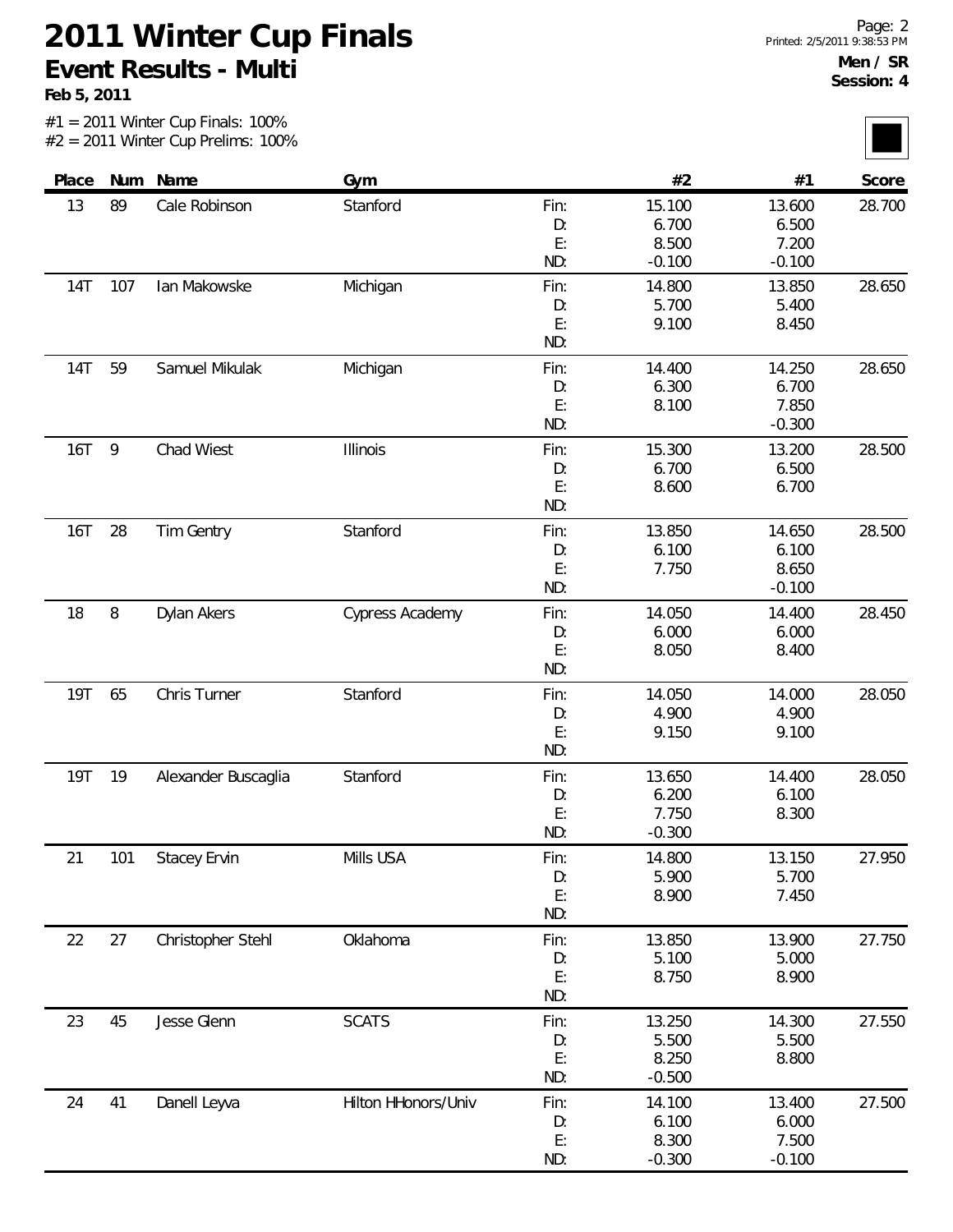#1 = 2011 Winter Cup Finals: 100%

**Feb 5, 2011**

|       |                | $#2 = 2011$ Winter Cup Prelims: 100% |                      |      |          |          |        |
|-------|----------------|--------------------------------------|----------------------|------|----------|----------|--------|
| Place | Num            | Name                                 | Gym                  |      | #2       | #1       | Score  |
| 25    | 23             | <b>Edward Umphrey</b>                | Michigan             | Fin: | 13.650   | 13.750   | 27.400 |
|       |                |                                      |                      | D:   | 5.600    | 5.600    |        |
|       |                |                                      |                      | E:   | 8.150    | 8.150    |        |
|       |                |                                      |                      | ND:  | $-0.100$ |          |        |
| 26    | 79             | Jesse Silverstein                    | US Gym Dev Ctr II    | Fin: | 14.400   | 12.950   | 27.350 |
|       |                |                                      |                      | D:   | 5.900    | 5.900    |        |
|       |                |                                      |                      | E:   | 8.600    | 7.150    |        |
|       |                |                                      |                      | ND:  | $-0.100$ | $-0.100$ |        |
| 27    | 26             | Jeffrey Treleaven                    | Ohio State           | Fin: | 12.800   | 14.450   | 27.250 |
|       |                |                                      |                      | D:   | 5.600    | 5.900    |        |
|       |                |                                      |                      | E:   | 7.200    | 8.550    |        |
|       |                |                                      |                      | ND:  |          |          |        |
| 28    | $\mathfrak{Z}$ | Donothan Bailey                      | Berkeley             | Fin: | 12.750   | 14.400   | 27.150 |
|       |                |                                      |                      | D:   | 5.800    | 5.800    |        |
|       |                |                                      |                      | E:   | 7.550    | 8.600    |        |
|       |                |                                      |                      | ND:  | $-0.600$ |          |        |
| 29T   | 30             | Jake Martin                          | Orlando Metro        | Fin: | 14.350   | 12.450   | 26.800 |
|       |                |                                      |                      | D:   | 6.000    | 5.800    |        |
|       |                |                                      |                      | E:   | 8.350    | 6.650    |        |
|       |                |                                      |                      | ND:  |          |          |        |
| 29T   | 81             | Steven Lacombe                       | Berkeley             | Fin: | 13.550   | 13.250   | 26.800 |
|       |                |                                      |                      | D:   | 5.600    | 5.600    |        |
|       |                |                                      |                      | E:   | 7.950    | 7.650    |        |
|       |                |                                      |                      | ND:  |          |          |        |
| 31    | 88             | Jordan Valdez                        | <b>Illinois</b>      | Fin: | 12.700   | 13.850   | 26.550 |
|       |                |                                      |                      | D:   | 5.300    | 5.300    |        |
|       |                |                                      |                      | E:   | 7.400    | 8.550    |        |
|       |                |                                      |                      | ND:  |          |          |        |
| 32    | 60             | Sean Regan                           | Ohio State           | Fin: | 12.650   | 13.400   | 26.050 |
|       |                |                                      |                      | D:   | 5.800    | 5.100    |        |
|       |                |                                      |                      | E:   | 6.850    | 8.400    |        |
|       |                |                                      |                      | ND:  |          | $-0.100$ |        |
| 33    | 102            | Craig Hernandez                      | <b>Buffalo Grove</b> | Fin: | 13.950   | 12.050   | 26.000 |
|       |                |                                      |                      | D:   | 5.200    | 4.300    |        |
|       |                |                                      |                      | E:   | 8.750    | 7.750    |        |
|       |                |                                      |                      | ND:  |          |          |        |
| 34    | 74             | Mel Anton Santander                  | Michigan             | Fin: | 12.250   | 13.550   | 25.800 |
|       |                |                                      |                      | D:   | 4.800    | 5.100    |        |
|       |                |                                      |                      | E:   | 7.450    | 8.450    |        |
|       |                |                                      |                      | ND:  |          |          |        |
| 35    | 48             | Maximilian Mayr                      | Universal            | Fin: | 10.650   | 12.400   | 23.050 |
|       |                |                                      |                      | D:   | 4.300    | 5.000    |        |
|       |                |                                      |                      | E:   | 6.650    | 7.400    |        |
|       |                |                                      |                      | ND:  | $-0.300$ |          |        |
| 36    | 50             | Steven Legendre                      | Oklahoma             | Fin: | 15.500   | 0.000    | 15.500 |
|       |                |                                      |                      | D:   | 6.700    | 0.000    |        |
|       |                |                                      |                      | E:   | 8.800    | 0.000    |        |
|       |                |                                      |                      |      |          |          |        |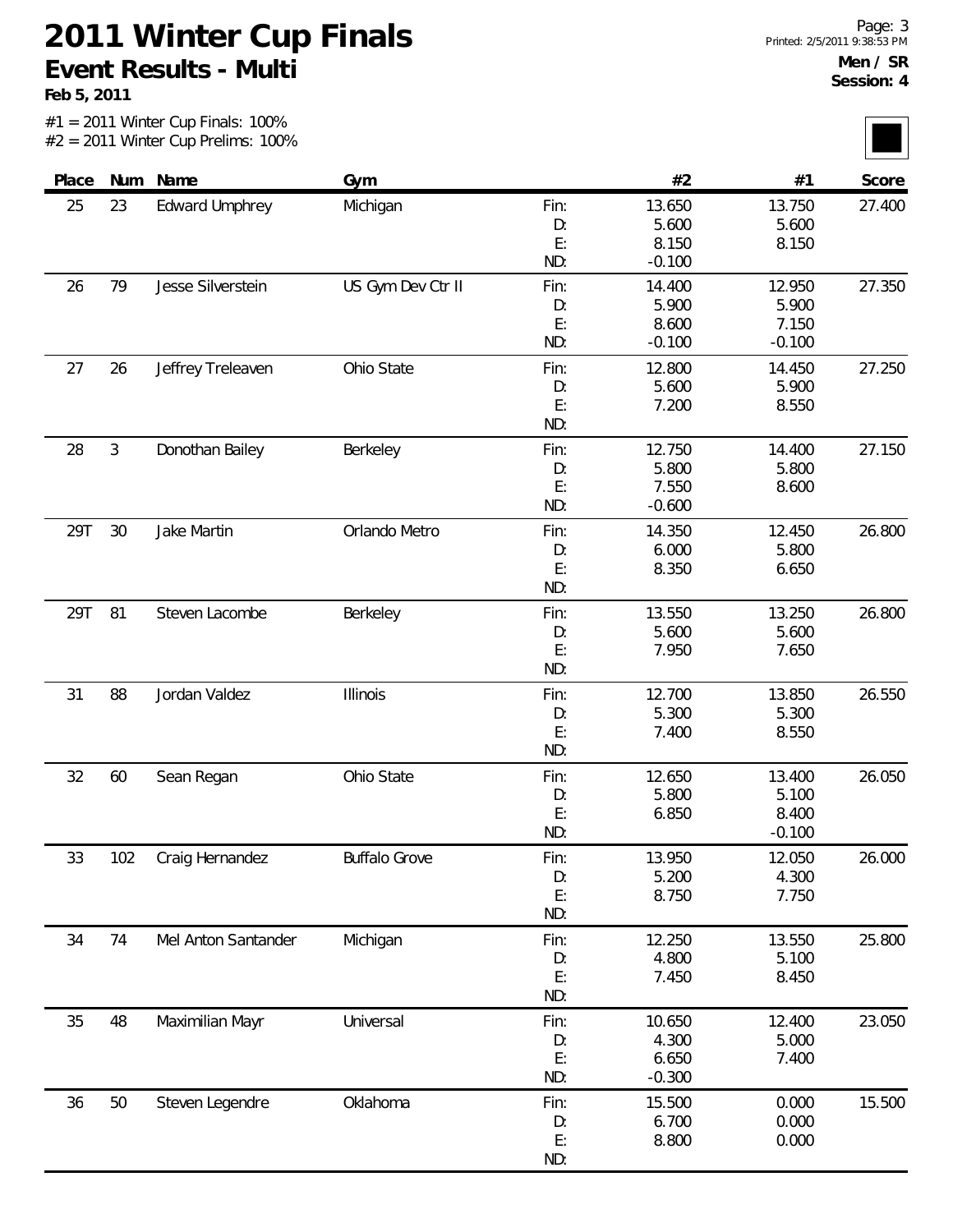|       |              | $#1 = 2011$ Winter Cup Finals: 100%<br>$#2 = 2011$ Winter Cup Prelims: 100% |                    |                         |                                      |                         |        |
|-------|--------------|-----------------------------------------------------------------------------|--------------------|-------------------------|--------------------------------------|-------------------------|--------|
| Place |              | Num Name                                                                    | Gym                |                         | #2                                   | #1                      | Score  |
| 37    | 73           | Paul Ruggeri III                                                            | <b>Illinois</b>    | Fin:<br>D:<br>E:<br>ND: | 15.100<br>6.700<br>8.500<br>$-0.100$ | 0.000<br>0.000<br>0.000 | 15.100 |
| 38    | 34           | Glen Ishino                                                                 | Berkeley           | Fin:<br>D:<br>E:<br>ND: | 14.650<br>6.200<br>8.450             | 0.000<br>0.000<br>0.000 | 14.650 |
| 39    | $\mathbf{1}$ | Wesley Haagensen                                                            | Hilton HHonors/OTC | Fin:<br>D:<br>E:<br>ND: | 11.800<br>4.900<br>6.900             | 0.000<br>0.000<br>0.000 | 11.800 |
| 40T   | 97           | <b>Adam Hamers</b>                                                          | Michigan           | Fin:<br>D:<br>E:<br>ND: | 0.000<br>0.000<br>0.000              | 0.000<br>0.000<br>0.000 | 0.000  |
| 40T   | 105          | Ty Echard                                                                   | Ohio State         | Fin:<br>D:<br>E:<br>ND: | 0.000<br>0.000<br>0.000              | 0.000<br>0.000<br>0.000 | 0.000  |
| 40T   | 108          | John Martin                                                                 | Stanford           | Fin:<br>D:<br>E:<br>ND: | 0.000<br>0.000<br>0.000              | 0.000<br>0.000<br>0.000 | 0.000  |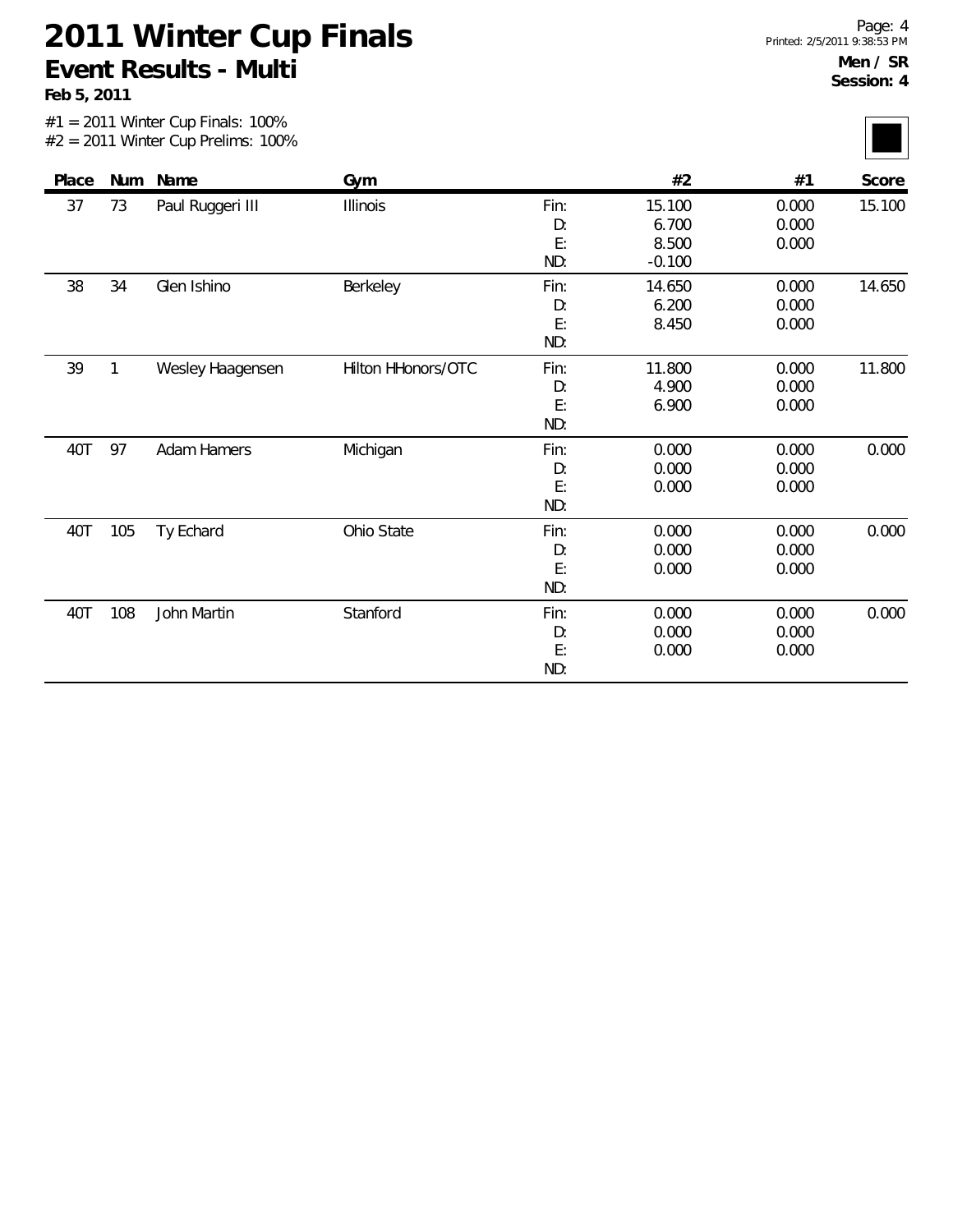|                |                | $#1 = 2011$ Winter Cup Finals: 100%<br>$#2 = 2011$ Winter Cup Prelims: 100% |                      |                         |                          |                          |        |
|----------------|----------------|-----------------------------------------------------------------------------|----------------------|-------------------------|--------------------------|--------------------------|--------|
| Place          |                | Num Name                                                                    | Gym                  |                         | #2                       | #1                       | Score  |
| 1              | 67             | Daniel Ribeiro                                                              | Illinois             | Fin:<br>D:<br>E:<br>ND: | 16.000<br>6.800<br>9.200 | 15.400<br>6.700<br>8.700 | 31.400 |
| $\overline{2}$ | 105            | Ty Echard                                                                   | Ohio State           | Fin:<br>D:<br>E:<br>ND: | 14.950<br>6.700<br>8.250 | 15.000<br>6.700<br>8.300 | 29.950 |
| 3              | 29             | Luke Stannard                                                               | Illinois             | Fin:<br>D:<br>E:<br>ND: | 14.550<br>6.800<br>7.750 | 14.350<br>6.400<br>7.950 | 28.900 |
| 4              | 56             | Alexander Naddour                                                           | Oklahoma             | Fin:<br>D:<br>E:<br>ND: | 13.600<br>5.500<br>8.100 | 14.700<br>6.600<br>8.100 | 28.300 |
| 5              | 108            | John Martin                                                                 | Stanford             | Fin:<br>D:<br>E:<br>ND: | 13.500<br>6.600<br>6.900 | 14.350<br>6.700<br>7.650 | 27.850 |
| 6              | $\mathfrak{Z}$ | Donothan Bailey                                                             | Berkeley             | Fin:<br>D:<br>E:<br>ND: | 12.600<br>5.800<br>6.800 | 14.650<br>6.700<br>7.950 | 27.250 |
| $\overline{7}$ | 102            | Craig Hernandez                                                             | <b>Buffalo Grove</b> | Fin:<br>D:<br>E:<br>ND: | 13.250<br>6.200<br>7.050 | 13.750<br>6.200<br>7.550 | 27.000 |
| 8              | $\, 8$         | Dylan Akers                                                                 | Cypress Academy      | Fin:<br>D:<br>E:<br>ND: | 12.950<br>5.900<br>7.050 | 13.900<br>5.900<br>8.000 | 26.850 |
| 9              | 53             | Tyler Mizoguchi                                                             | Illinois             | Fin:<br>D:<br>E:<br>ND: | 12.850<br>5.700<br>7.150 | 13.900<br>5.700<br>8.200 | 26.750 |
| 10T            | $10$           | Alexy Bilozertchev                                                          | Hilton HHonors/OTC   | Fin:<br>D:<br>E:<br>ND: | 13.050<br>5.800<br>7.250 | 13.650<br>5.800<br>7.850 | 26.700 |
| 10T            | 65             | Chris Turner                                                                | Stanford             | Fin:<br>D:<br>E:<br>ND: | 13.400<br>5.800<br>7.600 | 13.300<br>5.700<br>7.600 | 26.700 |
| 12T            | 36             | CJ Maestas                                                                  | <b>USOTC</b>         | Fin:<br>D:<br>E:<br>ND: | 13.100<br>5.900<br>7.200 | 13.300<br>5.800<br>7.500 | 26.400 |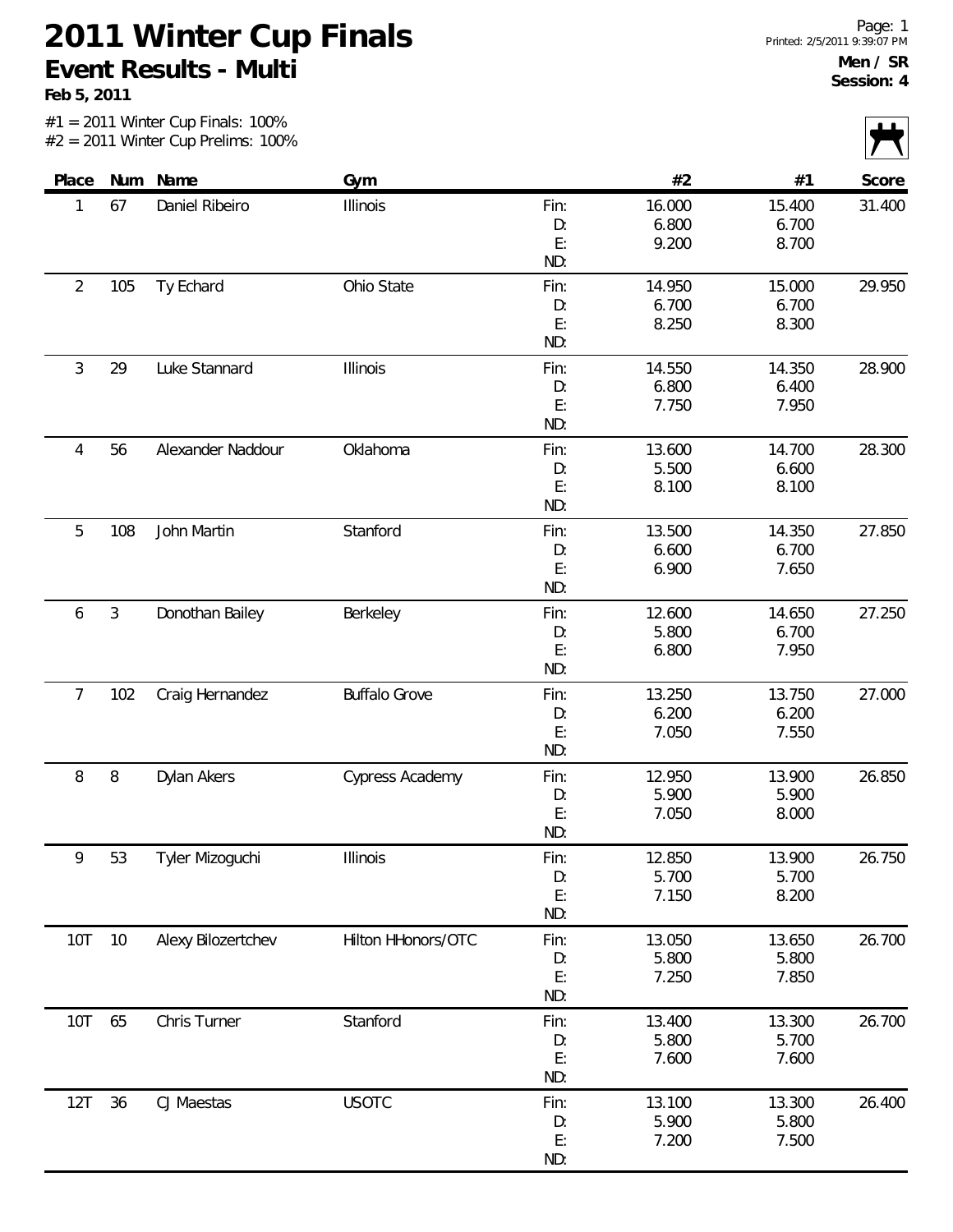|            |    | $#1 = 2011$ Winter Cup Finals: 100%<br>$#2 = 2011$ Winter Cup Prelims: 100% |                     |                         |                          |                          |        |
|------------|----|-----------------------------------------------------------------------------|---------------------|-------------------------|--------------------------|--------------------------|--------|
| Place      |    | Num Name                                                                    | Gym                 |                         | #2                       | #1                       | Score  |
| 12T        | 41 | Danell Leyva                                                                | Hilton HHonors/Univ | Fin:<br>D:<br>E:<br>ND: | 12.250<br>4.700<br>7.550 | 14.150<br>5.700<br>8.450 | 26.400 |
| 14         | 74 | Mel Anton Santander                                                         | Michigan            | Fin:<br>D:<br>E:<br>ND: | 12.750<br>5.600<br>7.150 | 13.600<br>5.800<br>7.800 | 26.350 |
| 15         | 97 | <b>Adam Hamers</b>                                                          | Michigan            | Fin:<br>D:<br>E:<br>ND: | 13.250<br>5.500<br>7.750 | 12.750<br>6.200<br>6.550 | 26.000 |
| <b>16T</b> | 15 | Andrew Elkind                                                               | Hilton HHonors/OTC  | Fin:<br>D:<br>E:<br>ND: | 12.550<br>5.800<br>6.750 | 13.350<br>5.700<br>7.650 | 25.900 |
| <b>16T</b> | 79 | Jesse Silverstein                                                           | US Gym Dev Ctr II   | Fin:<br>D:<br>E:<br>ND: | 12.450<br>5.400<br>7.050 | 13.450<br>5.000<br>8.450 | 25.900 |
| 18         | 32 | Randall Heflin                                                              | Hilton HHonors/HGA  | Fin:<br>D:<br>E:<br>ND: | 12.700<br>5.600<br>7.100 | 13.050<br>5.600<br>7.450 | 25.750 |
| 19         | 30 | Jake Martin                                                                 | Orlando Metro       | Fin:<br>D:<br>E:<br>ND: | 12.850<br>5.300<br>7.550 | 12.800<br>5.400<br>7.400 | 25.650 |
| 20         | 57 | Sho Nakamori                                                                | Champions Academy   | Fin:<br>D:<br>E:<br>ND: | 12.850<br>5.700<br>7.150 | 12.700<br>5.900<br>6.800 | 25.550 |
| 21         | 28 | Tim Gentry                                                                  | Stanford            | Fin:<br>D:<br>E:<br>ND: | 12.200<br>5.000<br>7.200 | 12.750<br>5.000<br>7.750 | 24.950 |
| 22         | 88 | Jordan Valdez                                                               | Illinois            | Fin:<br>D:<br>E:<br>ND: | 12.100<br>4.700<br>7.400 | 12.400<br>4.700<br>7.700 | 24.500 |
| 23         | 27 | Christopher Stehl                                                           | Oklahoma            | Fin:<br>D:<br>E:<br>ND: | 11.700<br>5.300<br>6.400 | 12.600<br>5.300<br>7.300 | 24.300 |
| 24         | 24 | Jacob Dalton                                                                | Oklahoma            | Fin:<br>D:<br>E:<br>ND: | 12.200<br>4.700<br>7.500 | 12.050<br>4.700<br>7.350 | 24.250 |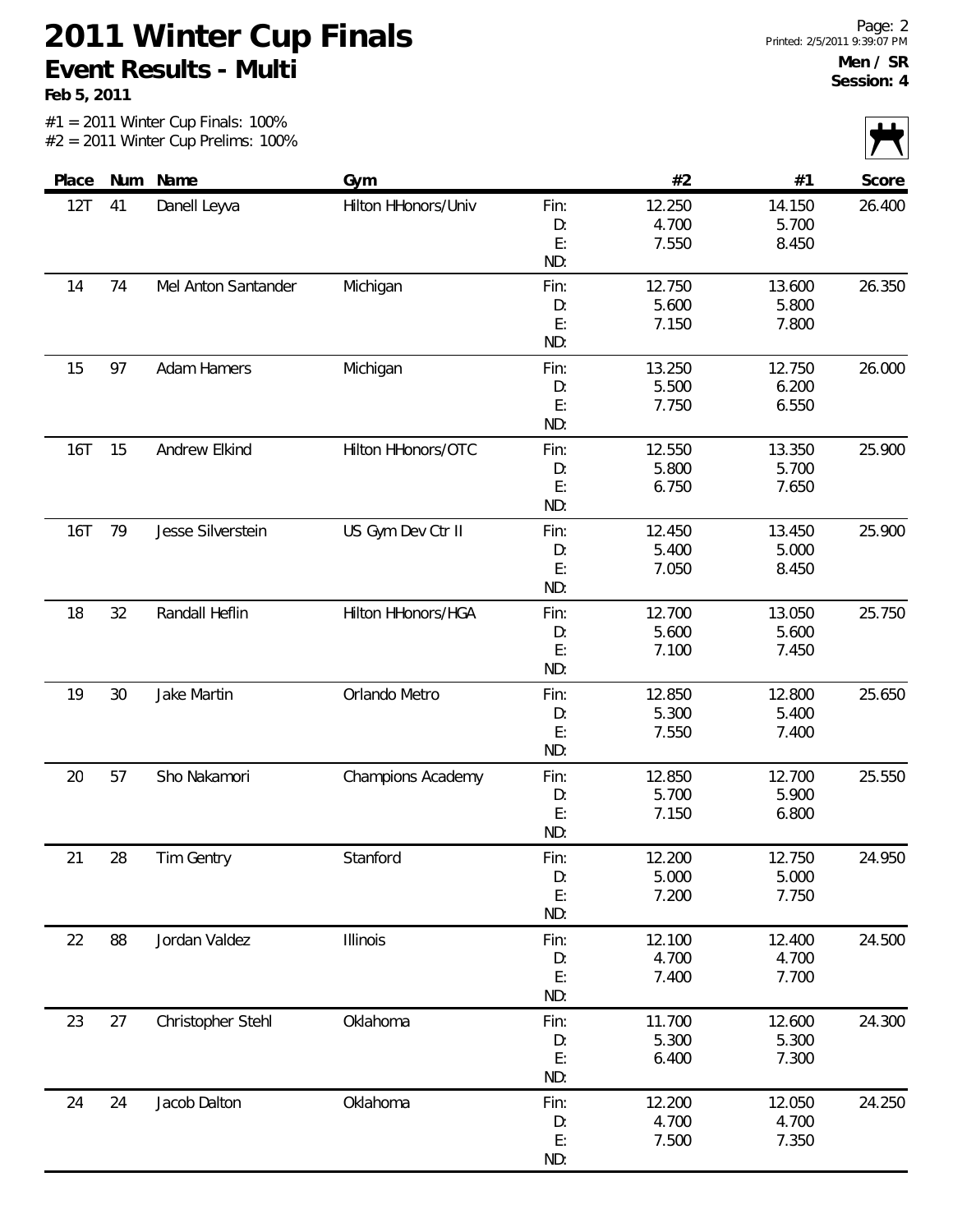**Feb 5, 2011**

|       |              | $#1 = 2011$ Winter Cup Finals: 100%<br>$#2 = 2011$ Winter Cup Prelims: 100% |                    |                         |                          |                          |        |
|-------|--------------|-----------------------------------------------------------------------------|--------------------|-------------------------|--------------------------|--------------------------|--------|
| Place |              | Num Name                                                                    | Gym                |                         | #2                       | #1                       | Score  |
| 25T   | 122          | Joshua Dixon                                                                | Stanford           | Fin:<br>D:<br>E:<br>ND: | 11.750<br>5.100<br>6.650 | 12.300<br>5.300<br>7.000 | 24.050 |
| 25T   | 12           | Joseph Hagerty                                                              | Hilton HHonors/OTC | Fin:<br>D:<br>E:<br>ND: | 11.650<br>5.700<br>5.950 | 12.400<br>4.800<br>7.600 | 24.050 |
| 27    | 101          | <b>Stacey Ervin</b>                                                         | Mills USA          | Fin:<br>D:<br>E:<br>ND: | 12.100<br>4.500<br>7.600 | 11.650<br>4.500<br>7.150 | 23.750 |
| 28    | 48           | Maximilian Mayr                                                             | Universal          | Fin:<br>D:<br>E:<br>ND: | 12.100<br>4.900<br>7.200 | 10.550<br>4.400<br>6.150 | 22.650 |
| 29    | 45           | Jesse Glenn                                                                 | <b>SCATS</b>       | Fin:<br>D:<br>E:<br>ND: | 9.400<br>4.100<br>5.300  | 11.400<br>4.000<br>7.400 | 20.800 |
| 30    | 19           | Alexander Buscaglia                                                         | Stanford           | Fin:<br>D:<br>E:<br>ND: | 9.050<br>4.900<br>4.150  | 9.200<br>4.400<br>4.800  | 18.250 |
| 31    | 34           | Glen Ishino                                                                 | Berkeley           | Fin:<br>D:<br>E:<br>ND: | 14.900<br>6.400<br>8.500 | 0.000<br>0.000<br>0.000  | 14.900 |
| 32    | $\mathbf{1}$ | Wesley Haagensen                                                            | Hilton HHonors/OTC | Fin:<br>D:<br>E:<br>ND: | 12.850<br>5.700<br>7.150 | 0.000<br>0.000<br>0.000  | 12.850 |
| 33    | 73           | Paul Ruggeri III                                                            | <b>Illinois</b>    | Fin:<br>D:<br>E:<br>ND: | 11.100<br>5.100<br>6.000 | 0.000<br>0.000<br>0.000  | 11.100 |
| 34    | 50           | Steven Legendre                                                             | Oklahoma           | Fin:<br>D:<br>E:<br>ND: | 10.600<br>5.000<br>5.600 | 0.000<br>0.000<br>0.000  | 10.600 |
| 35    | 60           | Sean Regan                                                                  | Ohio State         | Fin:<br>D:<br>E:<br>ND: | 8.850<br>4.900<br>3.950  | 0.000<br>0.000<br>0.000  | 8.850  |
| 36T   | 9            | Chad Wiest                                                                  | Illinois           | Fin:<br>D:<br>E:        | 0.000<br>0.000<br>0.000  | 0.000<br>0.000<br>0.000  | 0.000  |

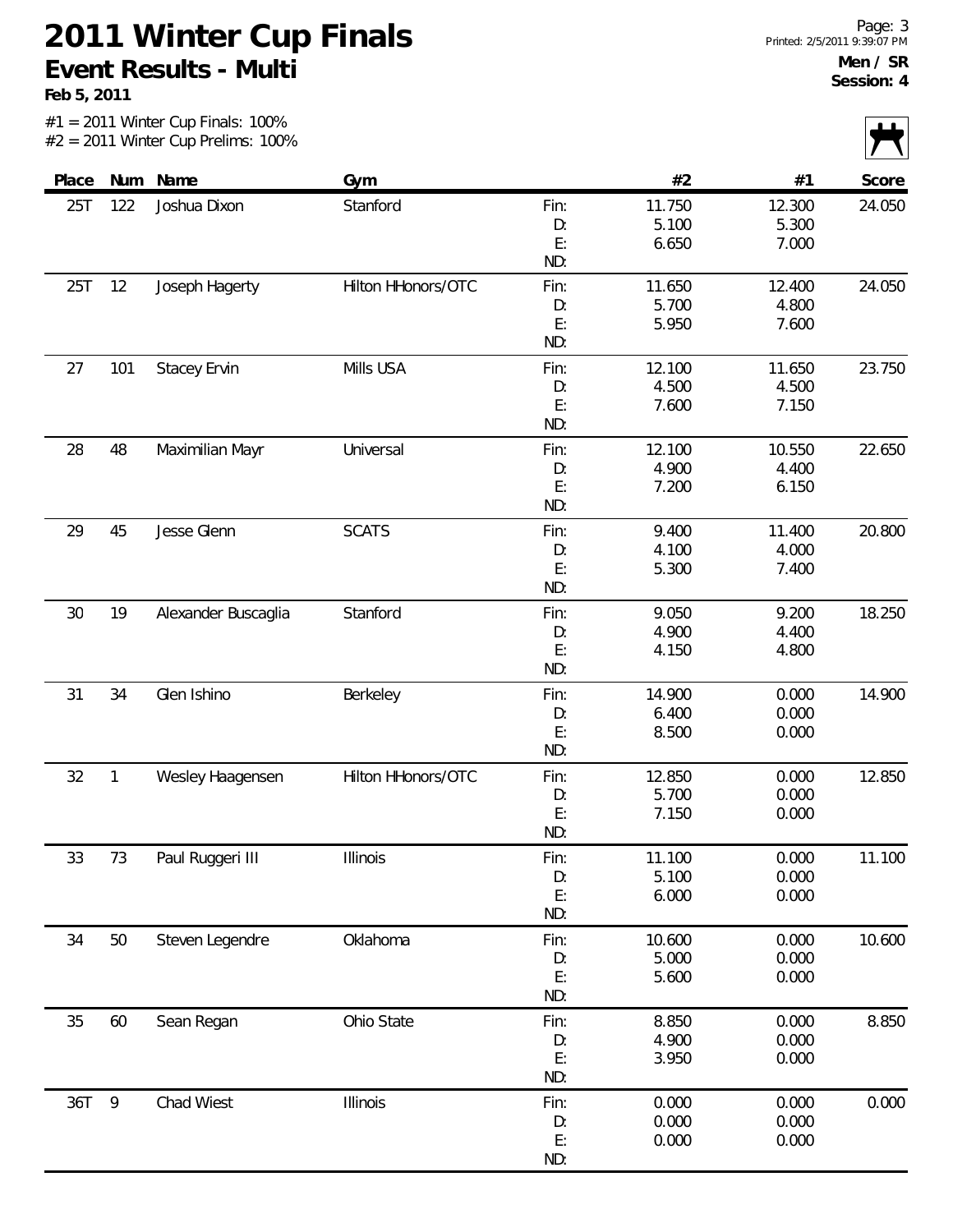|       |     | #1 = 2011 Winter Cup Finals: 100%<br>$#2 = 2011$ Winter Cup Prelims: 100% |            |                         |                         |                         |       |
|-------|-----|---------------------------------------------------------------------------|------------|-------------------------|-------------------------|-------------------------|-------|
| Place | Num | Name                                                                      | Gym        |                         | #2                      | #1                      | Score |
| 36T   | 23  | <b>Edward Umphrey</b>                                                     | Michigan   | Fin:<br>D:<br>E:<br>ND: | 0.000<br>0.000<br>0.000 | 0.000<br>0.000<br>0.000 | 0.000 |
| 36T   | 26  | Jeffrey Treleaven                                                         | Ohio State | Fin:<br>D:<br>E:<br>ND: | 0.000<br>0.000<br>0.000 | 0.000<br>0.000<br>0.000 | 0.000 |
| 36T   | 59  | Samuel Mikulak                                                            | Michigan   | Fin:<br>D:<br>E:<br>ND: | 0.000<br>0.000<br>0.000 | 0.000<br>0.000<br>0.000 | 0.000 |
| 36T   | 81  | Steven Lacombe                                                            | Berkeley   | Fin:<br>D:<br>E:<br>ND: | 0.000<br>0.000<br>0.000 | 0.000<br>0.000<br>0.000 | 0.000 |
| 36T   | 89  | Cale Robinson                                                             | Stanford   | Fin:<br>D:<br>E:<br>ND: | 0.000<br>0.000<br>0.000 | 0.000<br>0.000<br>0.000 | 0.000 |
| 36T   | 107 | lan Makowske                                                              | Michigan   | Fin:<br>D:<br>E:<br>ND: | 0.000<br>0.000<br>0.000 | 0.000<br>0.000<br>0.000 | 0.000 |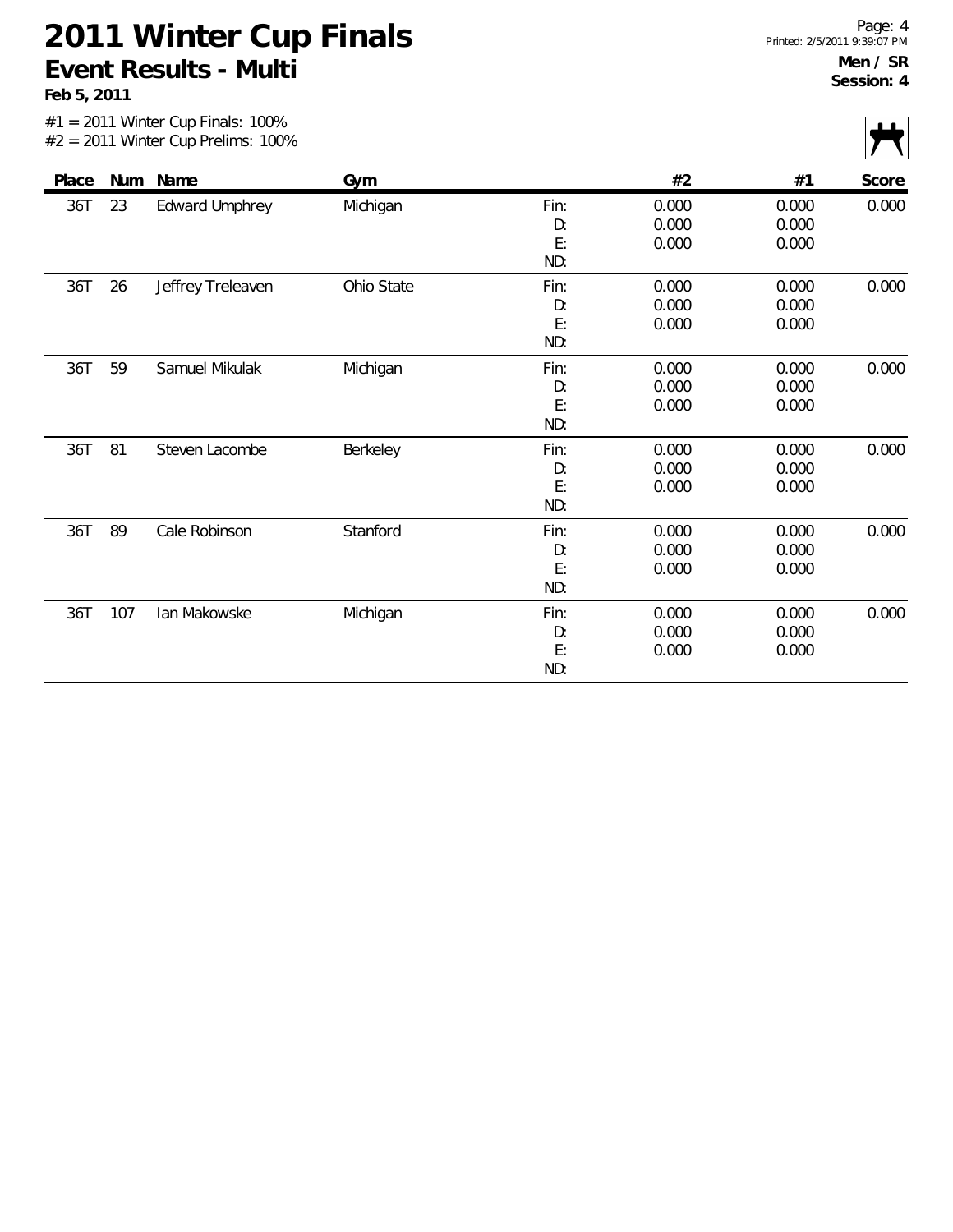|                |                | $#1 = 2011$ Winter Cup Finals: 100%<br>$#2 = 2011$ Winter Cup Prelims: 100% |                     |                         |                          |                          |        |
|----------------|----------------|-----------------------------------------------------------------------------|---------------------|-------------------------|--------------------------|--------------------------|--------|
| Place          |                | Num Name                                                                    | Gym                 |                         | #2                       | #1                       | Score  |
| 1              | 36             | CJ Maestas                                                                  | <b>USOTC</b>        | Fin:<br>D:<br>E:<br>ND: | 15.450<br>7.000<br>8.450 | 15.550<br>7.000<br>8.550 | 31.000 |
| $\overline{2}$ | 28             | Tim Gentry                                                                  | Stanford            | Fin:<br>D:<br>E:<br>ND: | 14.700<br>6.600<br>8.100 | 15.050<br>6.600<br>8.450 | 29.750 |
| $\mathfrak{Z}$ | 24             | Jacob Dalton                                                                | Oklahoma            | Fin:<br>D:<br>E:<br>ND: | 14.550<br>6.100<br>8.450 | 14.300<br>6.100<br>8.200 | 28.850 |
| 4              | 41             | Danell Leyva                                                                | Hilton HHonors/Univ | Fin:<br>D:<br>E:<br>ND: | 14.400<br>5.900<br>8.500 | 14.000<br>5.900<br>8.100 | 28.400 |
| 5              | 79             | Jesse Silverstein                                                           | US Gym Dev Ctr II   | Fin:<br>D:<br>E:<br>ND: | 14.200<br>5.500<br>8.700 | 14.050<br>5.500<br>8.550 | 28.250 |
| 6T             | $\mathfrak{Z}$ | Donothan Bailey                                                             | Berkeley            | Fin:<br>D:<br>E:<br>ND: | 14.150<br>5.500<br>8.650 | 13.750<br>5.500<br>8.250 | 27.900 |
| 6T             | 48             | Maximilian Mayr                                                             | Universal           | Fin:<br>D:<br>E:<br>ND: | 13.900<br>6.000<br>7.900 | 14.000<br>6.000<br>8.000 | 27.900 |
| 8T             | 56             | Alexander Naddour                                                           | Oklahoma            | Fin:<br>D:<br>E:<br>ND: | 14.050<br>5.600<br>8.450 | 13.600<br>5.600<br>8.000 | 27.650 |
| 8T             | 81             | Steven Lacombe                                                              | Berkeley            | Fin:<br>D:<br>E:<br>ND: | 14.200<br>6.200<br>8.000 | 13.450<br>6.200<br>7.250 | 27.650 |
| 10T            | 15             | Andrew Elkind                                                               | Hilton HHonors/OTC  | Fin:<br>D:<br>E:<br>ND: | 14.250<br>5.700<br>8.550 | 12.900<br>5.700<br>7.200 | 27.150 |
| 10T            | 27             | Christopher Stehl                                                           | Oklahoma            | Fin:<br>D:<br>E:<br>ND: | 13.750<br>5.700<br>8.050 | 13.400<br>5.400<br>8.000 | 27.150 |
| 12             | 122            | Joshua Dixon                                                                | Stanford            | Fin:<br>D:<br>E:<br>ND: | 13.600<br>5.200<br>8.400 | 13.450<br>5.200<br>8.250 | 27.050 |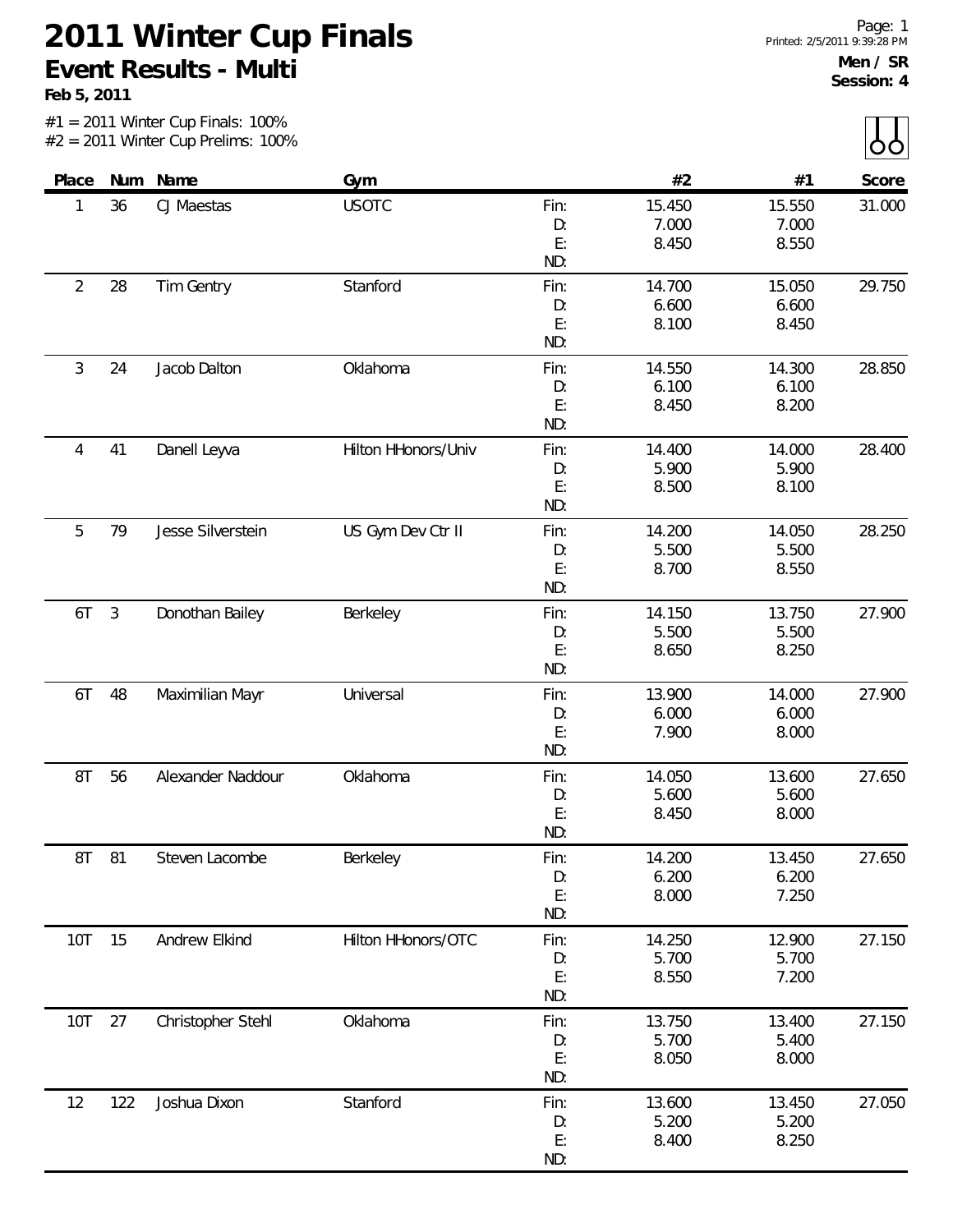|       |     | $#1 = 2011$ Winter Cup Finals: 100%<br>$#2 = 2011$ Winter Cup Prelims: 100% |                      |                         |                          |                          |        |
|-------|-----|-----------------------------------------------------------------------------|----------------------|-------------------------|--------------------------|--------------------------|--------|
| Place | Num | Name                                                                        | Gym                  |                         | #2                       | #1                       | Score  |
| 13    | 50  | Steven Legendre                                                             | Oklahoma             | Fin:<br>D:<br>E:<br>ND: | 13.850<br>5.800<br>8.050 | 13.000<br>5.700<br>7.300 | 26.850 |
| 14    | 45  | Jesse Glenn                                                                 | <b>SCATS</b>         | Fin:<br>D:<br>E:<br>ND: | 13.650<br>4.900<br>8.750 | 13.050<br>4.900<br>8.150 | 26.700 |
| 15T   | 30  | Jake Martin                                                                 | Orlando Metro        | Fin:<br>D:<br>E:<br>ND: | 13.550<br>5.200<br>8.350 | 13.100<br>5.200<br>7.900 | 26.650 |
| 15T   | 8   | Dylan Akers                                                                 | Cypress Academy      | Fin:<br>D:<br>E:<br>ND: | 13.450<br>5.700<br>7.750 | 13.200<br>5.700<br>7.500 | 26.650 |
| 15T   | 74  | Mel Anton Santander                                                         | Michigan             | Fin:<br>D:<br>E:<br>ND: | 13.450<br>5.100<br>8.350 | 13.200<br>5.100<br>8.100 | 26.650 |
| 18    | 65  | Chris Turner                                                                | Stanford             | Fin:<br>D:<br>E:<br>ND: | 12.850<br>5.200<br>7.650 | 13.350<br>5.200<br>8.150 | 26.200 |
| 19    | 23  | <b>Edward Umphrey</b>                                                       | Michigan             | Fin:<br>D:<br>E:<br>ND: | 13.250<br>5.600<br>7.650 | 12.900<br>5.800<br>7.100 | 26.150 |
| 20    | 53  | Tyler Mizoguchi                                                             | Illinois             | Fin:<br>D:<br>E:<br>ND: | 12.700<br>6.000<br>6.700 | 13.350<br>6.000<br>7.350 | 26.050 |
| 21    | 57  | Sho Nakamori                                                                | Champions Academy    | Fin:<br>D:<br>E:<br>ND: | 12.850<br>5.700<br>7.150 | 13.150<br>5.900<br>7.250 | 26.000 |
| 22    | 102 | Craig Hernandez                                                             | <b>Buffalo Grove</b> | Fin:<br>D:<br>E:<br>ND: | 12.300<br>5.100<br>7.200 | 13.500<br>5.400<br>8.100 | 25.800 |
| 23    | 60  | Sean Regan                                                                  | Ohio State           | Fin:<br>D:<br>E:<br>ND: | 13.350<br>5.900<br>7.450 | 12.250<br>5.500<br>6.750 | 25.600 |
| 24    | 19  | Alexander Buscaglia                                                         | Stanford             | Fin:<br>D:<br>E:<br>ND: | 11.600<br>5.600<br>6.000 | 13.950<br>5.700<br>8.250 | 25.550 |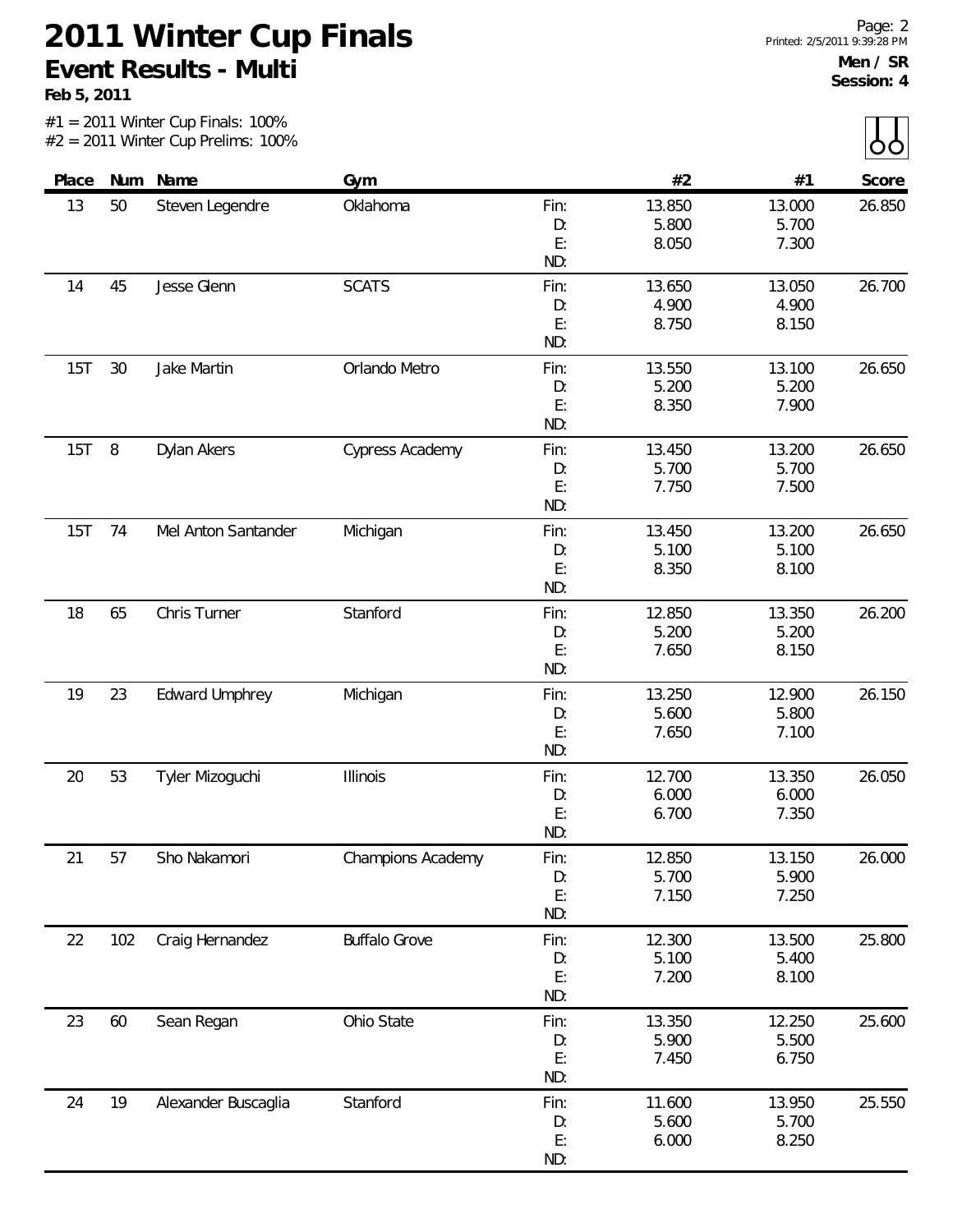| Place |              | Num Name            | Gym                |           | #2     | #1     | Score  |
|-------|--------------|---------------------|--------------------|-----------|--------|--------|--------|
| 25T   | 10           | Alexy Bilozertchev  | Hilton HHonors/OTC | Fin:      | 13.250 | 12.050 | 25.300 |
|       |              |                     |                    | D:        | 5.100  | 4.800  |        |
|       |              |                     |                    | E:        | 8.150  | 7.250  |        |
|       |              |                     |                    | ND:       |        |        |        |
| 25T   | 12           | Joseph Hagerty      | Hilton HHonors/OTC | Fin:      | 13.050 | 12.250 | 25.300 |
|       |              |                     |                    | D:        | 4.700  | 4.700  |        |
|       |              |                     |                    | E:<br>ND: | 8.350  | 7.550  |        |
| 27    | 101          | <b>Stacey Ervin</b> | Mills USA          | Fin:      | 13.250 | 11.800 | 25.050 |
|       |              |                     |                    | D:        | 5.100  | 5.100  |        |
|       |              |                     |                    | E:        | 8.150  | 6.700  |        |
|       |              |                     |                    | ND:       |        |        |        |
| 28    | 89           | Cale Robinson       | Stanford           | Fin:      | 12.400 | 12.400 | 24.800 |
|       |              |                     |                    | D:        | 4.100  | 4.100  |        |
|       |              |                     |                    | E:        | 8.300  | 8.300  |        |
|       |              |                     |                    | ND:       |        |        |        |
| 29    | 88           | Jordan Valdez       | Illinois           | Fin:      | 12.500 | 12.250 | 24.750 |
|       |              |                     |                    | D:        | 4.800  | 4.800  |        |
|       |              |                     |                    | E:        | 7.700  | 7.450  |        |
|       |              |                     |                    | ND:       |        |        |        |
| 30    | $\mathbf{1}$ | Wesley Haagensen    | Hilton HHonors/OTC | Fin:      | 15.100 | 0.000  | 15.100 |
|       |              |                     |                    | D:<br>E:  | 6.300  | 0.000  |        |
|       |              |                     |                    | ND:       | 8.800  | 0.000  |        |
| 31    | 34           | Glen Ishino         | Berkeley           | Fin:      | 13.900 | 0.000  | 13.900 |
|       |              |                     |                    | D:        | 5.600  | 0.000  |        |
|       |              |                     |                    | E:        | 8.300  | 0.000  |        |
|       |              |                     |                    | ND:       |        |        |        |
| 32    | 73           | Paul Ruggeri III    | Illinois           | Fin:      | 12.500 | 0.000  | 12.500 |
|       |              |                     |                    | D:        | 5.400  | 0.000  |        |
|       |              |                     |                    | E:        | 7.100  | 0.000  |        |
|       |              |                     |                    | ND:       |        |        |        |
| 33T   | 9            | Chad Wiest          | Illinois           | Fin:      | 0.000  | 0.000  | 0.000  |
|       |              |                     |                    | D:        | 0.000  | 0.000  |        |
|       |              |                     |                    | E:<br>ND: | 0.000  | 0.000  |        |
| 33T   | 26           | Jeffrey Treleaven   | Ohio State         | Fin:      | 0.000  | 0.000  | 0.000  |
|       |              |                     |                    | D:        | 0.000  | 0.000  |        |
|       |              |                     |                    | E:        | 0.000  | 0.000  |        |
|       |              |                     |                    | ND:       |        |        |        |
| 33T   | 29           | Luke Stannard       | Illinois           | Fin:      | 0.000  | 0.000  | 0.000  |
|       |              |                     |                    | D:        | 0.000  | 0.000  |        |
|       |              |                     |                    | E:        | 0.000  | 0.000  |        |
|       |              |                     |                    | ND:       |        |        |        |
| 33T   | 32           | Randall Heflin      | Hilton HHonors/HGA | Fin:      | 0.000  | 0.000  | 0.000  |
|       |              |                     |                    | D:        | 0.000  | 0.000  |        |
|       |              |                     |                    | E:        | 0.000  | 0.000  |        |
|       |              |                     |                    | ND:       |        |        |        |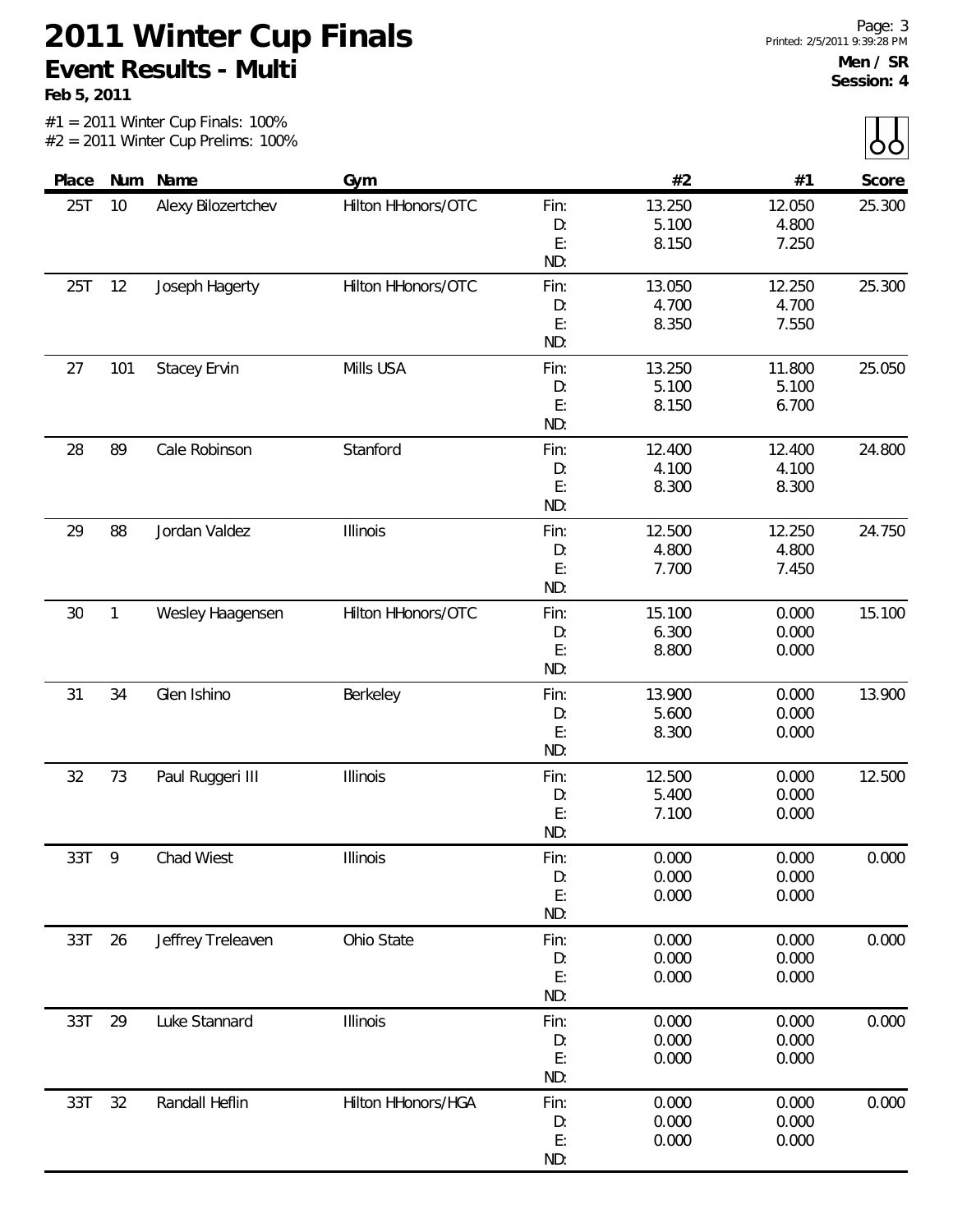|       |     | $#1 = 2011$ Winter Cup Finals: 100%<br>$#2 = 2011$ Winter Cup Prelims: 100% |                 |                         |                         |                         |       |
|-------|-----|-----------------------------------------------------------------------------|-----------------|-------------------------|-------------------------|-------------------------|-------|
| Place | Num | Name                                                                        | Gym             |                         | #2                      | #1                      | Score |
| 33T   | 59  | Samuel Mikulak                                                              | Michigan        | Fin:<br>D:<br>E:<br>ND: | 0.000<br>0.000<br>0.000 | 0.000<br>0.000<br>0.000 | 0.000 |
| 33T   | 67  | Daniel Ribeiro                                                              | <b>Illinois</b> | Fin:<br>D:<br>E:<br>ND: | 0.000<br>0.000<br>0.000 | 0.000<br>0.000<br>0.000 | 0.000 |
| 33T   | 97  | <b>Adam Hamers</b>                                                          | Michigan        | Fin:<br>D:<br>E:<br>ND: | 0.000<br>0.000<br>0.000 | 0.000<br>0.000<br>0.000 | 0.000 |
| 33T   | 105 | Ty Echard                                                                   | Ohio State      | Fin:<br>D:<br>E:<br>ND: | 0.000<br>0.000<br>0.000 | 0.000<br>0.000<br>0.000 | 0.000 |
| 33T   | 107 | lan Makowske                                                                | Michigan        | Fin:<br>D:<br>E:<br>ND: | 0.000<br>0.000<br>0.000 | 0.000<br>0.000<br>0.000 | 0.000 |
| 33T   | 108 | John Martin                                                                 | Stanford        | Fin:<br>D:<br>E:<br>ND: | 0.000<br>0.000<br>0.000 | 0.000<br>0.000<br>0.000 | 0.000 |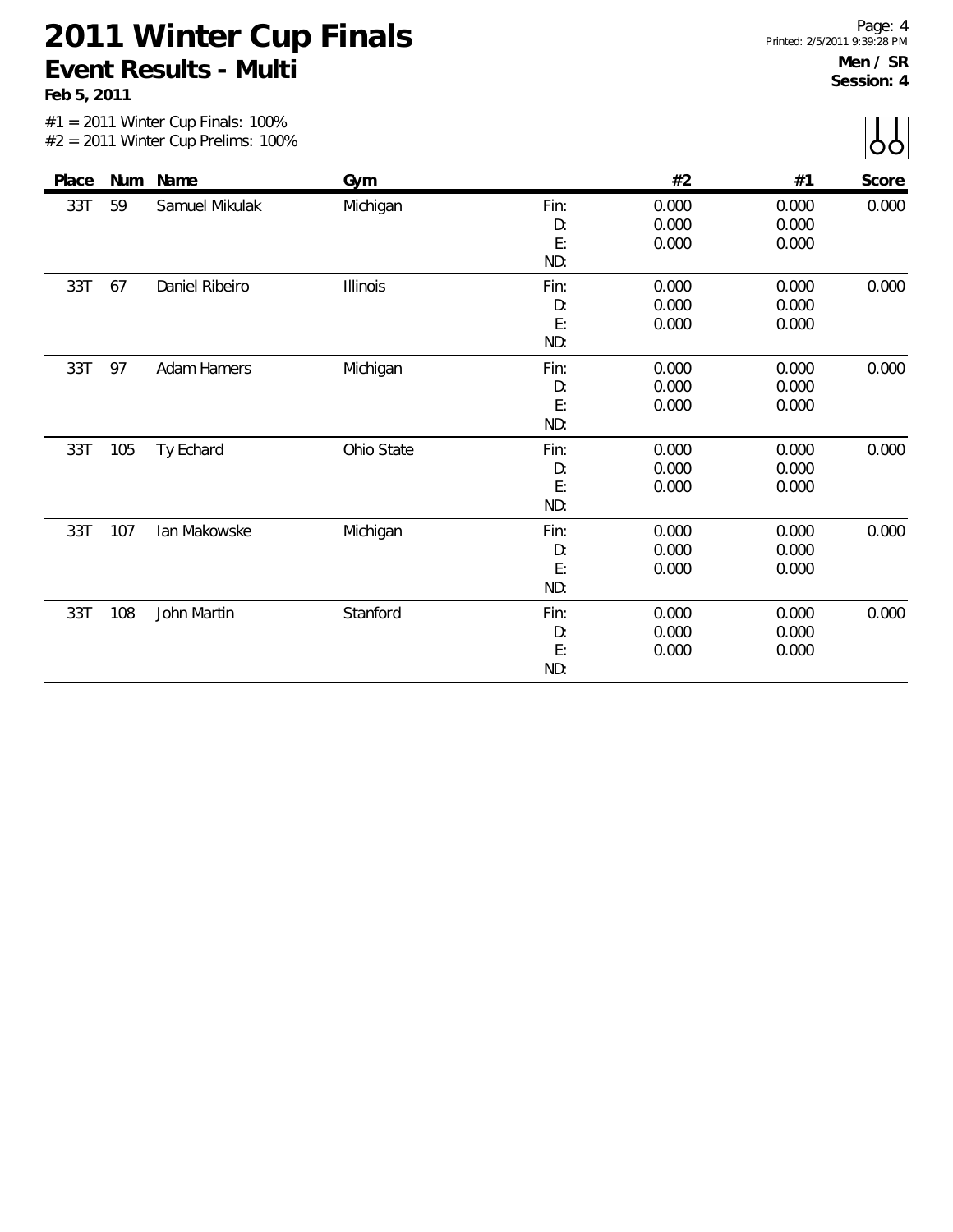#1 = 2011 Winter Cup Finals: 100%

**Feb 5, 2011**

Г.

|                |     | $#2 = 2011$ Winter Cup Prelims: 100% |                     |                         |                                                    |                                                    |        |
|----------------|-----|--------------------------------------|---------------------|-------------------------|----------------------------------------------------|----------------------------------------------------|--------|
| Place          |     | Num Name                             | Gym                 |                         | #2                                                 | #1                                                 | Score  |
| 1              | 24  | Jacob Dalton                         | Oklahoma            | Fin:<br>D:<br>E:<br>ND: | 15.950<br>7.400/0.000<br>8.650/0.000<br>$-0.100/$  | 16.550<br>7.400/0.000<br>9.150/0.000               | 32.500 |
| $\overline{2}$ | 59  | Samuel Mikulak                       | Michigan            | Fin:<br>D:<br>E:<br>ND: | 16.050<br>7.400/0.000<br>8.750/0.000<br>$-0.100/$  | 16.150<br>7.400/0.000<br>8.750/0.000<br>$\sqrt{2}$ | 32.200 |
| 3              | 89  | Cale Robinson                        | Stanford            | Fin:<br>D:<br>E:<br>ND: | 15.950<br>6.600/0.000<br>9.350/0.000<br>$\sqrt{2}$ | 15.850<br>6.600/0.000<br>9.350/0.000<br>$-0.100/$  | 31.800 |
| 4              | 50  | Steven Legendre                      | Oklahoma            | Fin:<br>D:<br>E:<br>ND: | 15.650<br>6.600/0.000<br>9.050/0.000<br>$\prime$   | 16.100<br>7.400/0.000<br>8.700/0.000<br>$\prime$   | 31.750 |
| 5              | 26  | Jeffrey Treleaven                    | Ohio State          | Fin:<br>D:<br>E:<br>ND: | 15.700<br>6.600/0.000<br>9.200/0.000<br>$-0.100/$  | 15.900<br>6.600/0.000<br>9.300/0.000<br>$\sqrt{2}$ | 31.600 |
| 6              | 122 | Joshua Dixon                         | Stanford            | Fin:<br>D:<br>E:<br>ND: | 15.250<br>6.400/0.000<br>8.850/0.000               | 15.600<br>6.400/0.000<br>9.200/0.000<br>$\prime$   | 30.850 |
| $\overline{7}$ | 45  | Jesse Glenn                          | <b>SCATS</b>        | Fin:<br>D:<br>E:<br>ND: | 15.500<br>6.200/0.000<br>9.300/0.000<br>$\sqrt{2}$ | 15.200<br>6.200/0.000<br>9.000/0.000<br>$\sqrt{2}$ | 30.700 |
| 8              | 8   | Dylan Akers                          | Cypress Academy     | Fin:<br>D:<br>E:<br>ND: | 15.150<br>6.600/0.000<br>8.550/0.000               | 15.500<br>6.600/0.000<br>8.900/0.000               | 30.650 |
| 9              | 32  | Randall Heflin                       | Hilton HHonors/HGA  | Fin:<br>D:<br>E:<br>ND: | 15.300<br>6.200/0.000<br>9.100/0.000               | 15.250<br>6.200/0.000<br>9.050/0.000               | 30.550 |
| 10             | 101 | <b>Stacey Ervin</b>                  | Mills USA           | Fin:<br>D:<br>E:<br>ND: | 15.200<br>6.200/0.000<br>9.000/0.000               | 15.250<br>6.200/0.000<br>9.050/0.000               | 30.450 |
| 11             | 41  | Danell Leyva                         | Hilton HHonors/Univ | Fin:<br>D:<br>E:<br>ND: | 15.250<br>6.200/0.000<br>9.050/0.000               | 15.100<br>6.200/0.000<br>8.900/0.000               | 30.350 |
| 12             | 73  | Paul Ruggeri III                     | Illinois            | Fin:<br>D:<br>E:<br>ND: | 14.500<br>7.000/0.000<br>7.800/0.000<br>$-0.300/$  | 15.800<br>7.000/0.000<br>8.800/0.000               | 30.300 |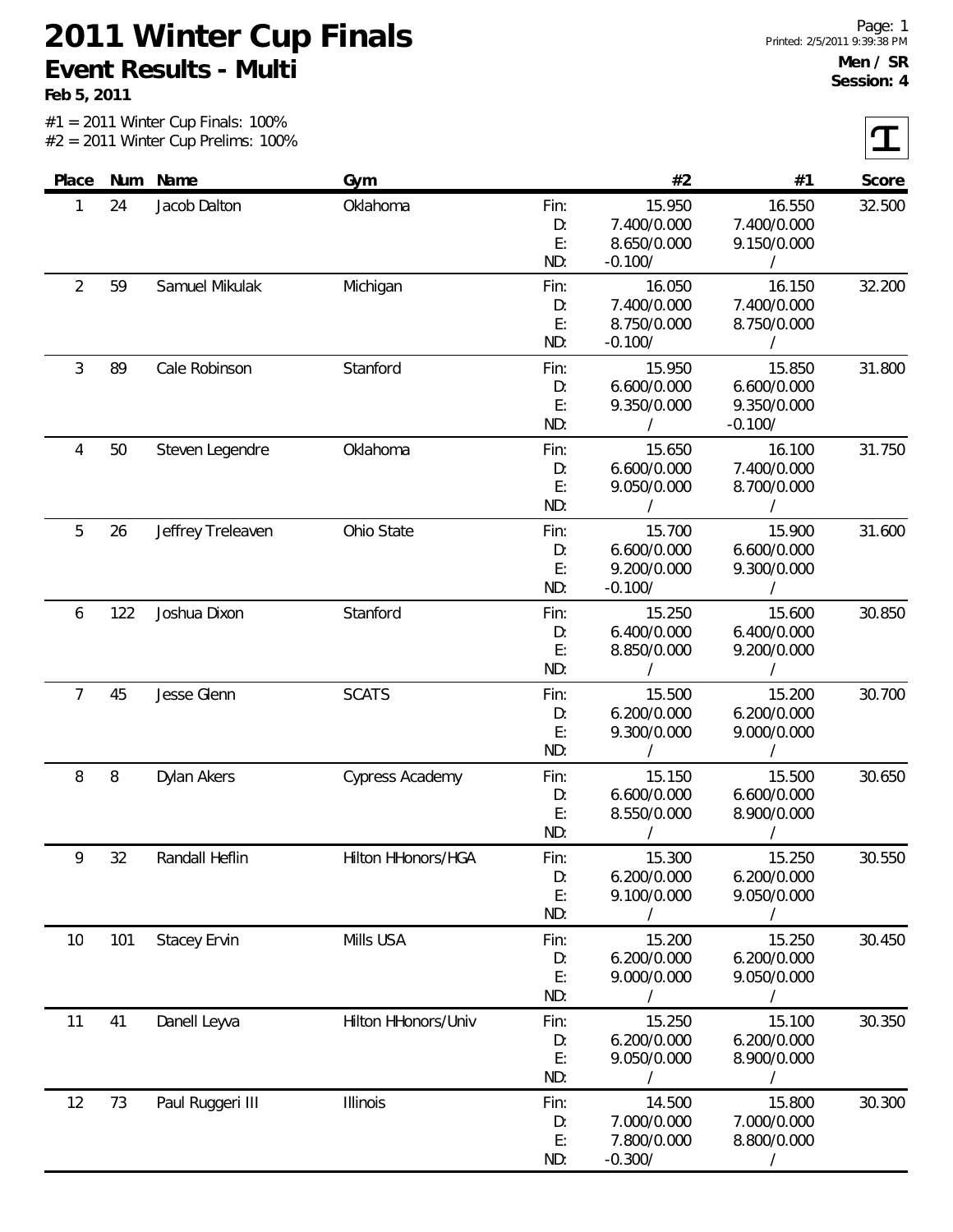**Feb 5, 2011**

 $|\mathbf{T}|$ 

|            |    | zo i i winter oup riemmo. 10076 |                    |                         |                                                   |                                                    |        |
|------------|----|---------------------------------|--------------------|-------------------------|---------------------------------------------------|----------------------------------------------------|--------|
| Place      |    | Num Name                        | Gym                |                         | #2                                                | #1                                                 | Score  |
| 13         | 10 | Alexy Bilozertchev              | Hilton HHonors/OTC | Fin:<br>D:<br>E:<br>ND: | 15.000<br>6.800/0.000<br>8.300/0.000<br>$-0.100/$ | 15.200<br>6.600/0.000<br>8.600/0.000<br>$\sqrt{2}$ | 30.200 |
| 14         | 36 | CJ Maestas                      | <b>USOTC</b>       | Fin:<br>D:<br>E:<br>ND: | 15.150<br>6.200/0.000<br>8.950/0.000<br>$\prime$  | 15.000<br>6.200/0.000<br>8.800/0.000               | 30.150 |
| 15         | 28 | Tim Gentry                      | Stanford           | Fin:<br>D:<br>E:<br>ND: | 14.450<br>6.600/0.000<br>7.850/0.000<br>$\prime$  | 15.450<br>6.600/0.000<br>8.850/0.000               | 29.900 |
| <b>16T</b> | 9  | Chad Wiest                      | Illinois           | Fin:<br>D:<br>E:<br>ND: | 14.550<br>6.200/0.000<br>8.350/0.000<br>$\prime$  | 15.300<br>6.200/0.000<br>9.100/0.000<br>$\prime$   | 29.850 |
| <b>16T</b> | 81 | Steven Lacombe                  | Berkeley           | Fin:<br>D:<br>E:<br>ND: | 15.000<br>6.600/0.000<br>8.400/0.000<br>$\prime$  | 14.850<br>6.600/0.000<br>8.350/0.000<br>$-0.100/$  | 29.850 |
| 18         | 74 | Mel Anton Santander             | Michigan           | Fin:<br>D:<br>E:<br>ND: | 15.100<br>6.200/0.000<br>8.900/0.000<br>$\prime$  | 14.700<br>6.200/0.000<br>8.500/0.000               | 29.800 |
| 19         | 79 | Jesse Silverstein               | US Gym Dev Ctr II  | Fin:<br>D:<br>E:<br>ND: | 14.500<br>6.600/0.000<br>7.900/0.000              | 15.250<br>6.600/0.000<br>8.650/0.000               | 29.750 |
| 20         | 19 | Alexander Buscaglia             | Stanford           | Fin:<br>D:<br>E:<br>ND: | 14.500<br>6.800/0.000<br>7.800/0.000<br>$-0.100/$ | 15.150<br>7.000/0.000<br>8.250/0.000<br>$-0.100/$  | 29.650 |
| 21         | 23 | <b>Edward Umphrey</b>           | Michigan           | Fin:<br>D:<br>E:<br>ND: | 15.350<br>6.200/0.000<br>9.150/0.000<br>$\prime$  | 14.250<br>6.200/0.000<br>8.350/0.000<br>$-0.300/$  | 29.600 |
| 22         | 12 | Joseph Hagerty                  | Hilton HHonors/OTC | Fin:<br>D:<br>E:<br>ND: | 14.100<br>6.200/0.000<br>8.200/0.000<br>$-0.300/$ | 15.100<br>6.200/0.000<br>8.900/0.000               | 29.200 |
| 23         | 29 | Luke Stannard                   | Illinois           | Fin:<br>D:<br>E:<br>ND: | 14.350<br>6.200/0.000<br>8.250/0.000<br>$-0.100/$ | 14.600<br>6.200/0.000<br>8.400/0.000               | 28.950 |
| 24T        | 15 | Andrew Elkind                   | Hilton HHonors/OTC | Fin:<br>D:<br>E:<br>ND: | 15.000<br>5.800/0.000<br>9.200/0.000              | 13.650<br>5.800/0.000<br>7.850/0.000               | 28.650 |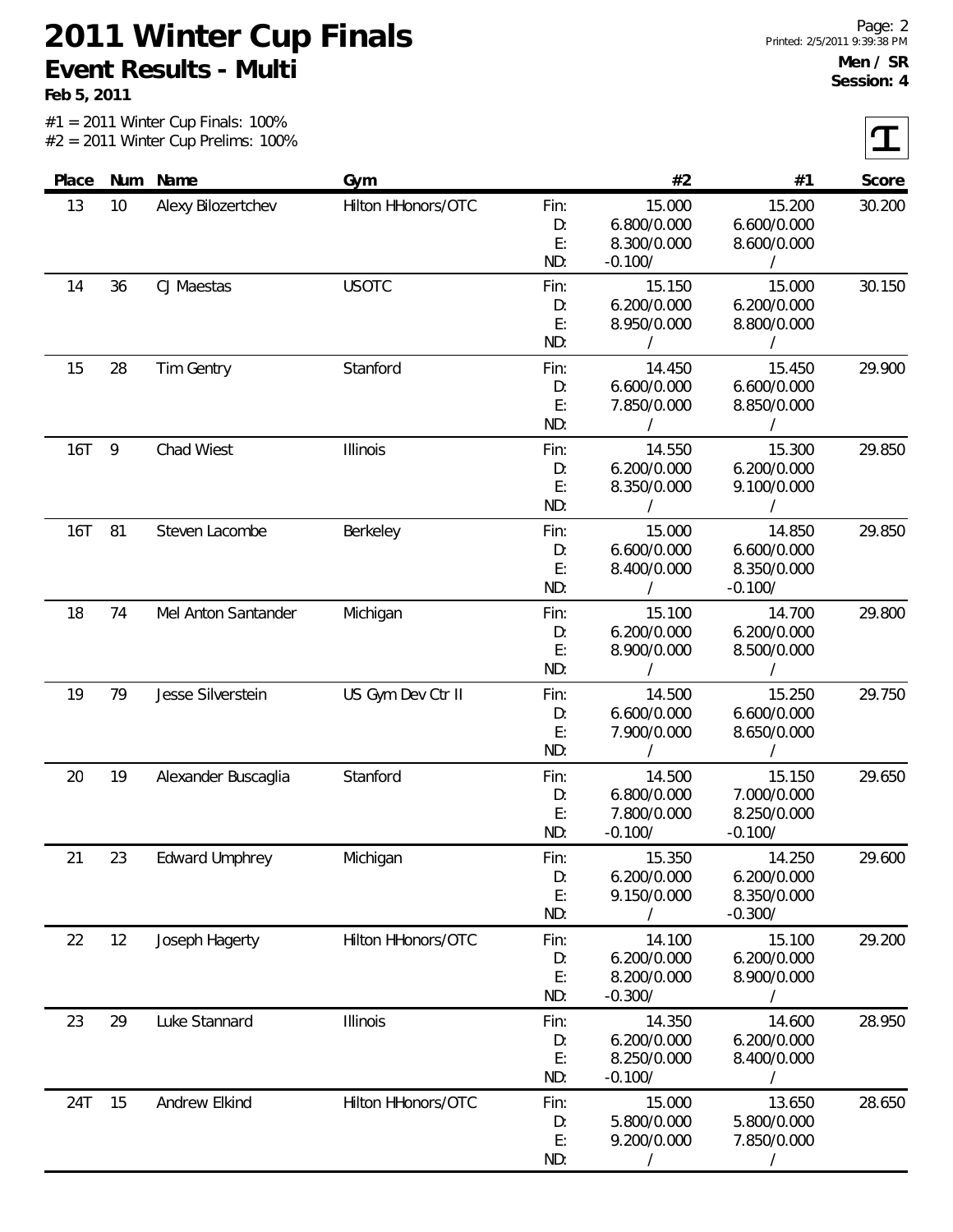**Feb 5, 2011**

 $|\mathbf{T}|$ 

| Place | Num          | Name              | Gym                      |      | #2          | #1          | Score  |
|-------|--------------|-------------------|--------------------------|------|-------------|-------------|--------|
| 24T   | 56           | Alexander Naddour | Oklahoma                 | Fin: | 14.650      | 14.000      | 28.650 |
|       |              |                   |                          | D:   | 6.200/0.000 | 6.200/0.000 |        |
|       |              |                   |                          | E:   | 8.450/0.000 | 7.800/0.000 |        |
|       |              |                   |                          | ND:  | $\prime$    | $\prime$    |        |
| 26T   | 60           | Sean Regan        | Ohio State               | Fin: | 15.350      | 13.050      | 28.400 |
|       |              |                   |                          | D:   | 6.200/0.000 | 6.200/0.000 |        |
|       |              |                   |                          | E:   | 9.150/0.000 | 6.950/0.000 |        |
|       |              |                   |                          | ND:  | $\sqrt{2}$  | $-0.100/$   |        |
| 26T   | 88           | Jordan Valdez     | Illinois                 | Fin: | 14.100      | 14.300      | 28.400 |
|       |              |                   |                          | D:   | 5.800/0.000 | 5.800/0.000 |        |
|       |              |                   |                          | E:   | 8.600/0.000 | 8.800/0.000 |        |
|       |              |                   |                          | ND:  | $-0.300/$   | $-0.300/$   |        |
| 28T   | $\mathbf{3}$ | Donothan Bailey   | Berkeley                 | Fin: | 14.500      | 13.850      | 28.350 |
|       |              |                   |                          | D:   | 6.200/0.000 | 6.200/0.000 |        |
|       |              |                   |                          | E:   | 8.300/0.000 | 7.650/0.000 |        |
|       |              |                   |                          | ND:  |             |             |        |
| 28T   | 65           | Chris Turner      | Stanford                 | Fin: | 13.650      | 14.700      | 28.350 |
|       |              |                   |                          | D:   | 6.200/0.000 | 6.200/0.000 |        |
|       |              |                   |                          | E:   | 7.750/0.000 | 8.500/0.000 |        |
|       |              |                   |                          | ND:  | $-0.300/$   | $\prime$    |        |
| 30    | 102          | Craig Hernandez   | <b>Buffalo Grove</b>     | Fin: | 13.800      | 14.000      | 27.800 |
|       |              |                   |                          | D:   | 5.400/0.000 | 5.400/0.000 |        |
|       |              |                   |                          | E:   | 8.400/0.000 | 8.600/0.000 |        |
|       |              |                   |                          | ND:  | $\prime$    | $\sqrt{2}$  |        |
| 31    | 57           | Sho Nakamori      | <b>Champions Academy</b> | Fin: | 14.550      | 13.150      | 27.700 |
|       |              |                   |                          | D:   | 5.400/0.000 | 5.400/0.000 |        |
|       |              |                   |                          | E:   | 9.150/0.000 | 8.050/0.000 |        |
|       |              |                   |                          | ND:  | $\prime$    | $-0.300/$   |        |
| 32T   | 67           | Daniel Ribeiro    | Illinois                 | Fin: | 13.600      | 14.000      | 27.600 |
|       |              |                   |                          | D:   | 6.600/0.000 | 6.600/0.000 |        |
|       |              |                   |                          | E:   | 7.100/0.000 | 7.400/0.000 |        |
|       |              |                   |                          | ND:  | $-0.100/$   |             |        |
| 32T   | 30           | Jake Martin       | Orlando Metro            | Fin: | 14.950      | 12.650      | 27.600 |
|       |              |                   |                          | D:   | 6.200/0.000 | 6.200/0.000 |        |
|       |              |                   |                          | E:   | 8.750/0.000 | 6.750/0.000 |        |
|       |              |                   |                          | ND:  |             | $-0.300/$   |        |
| 34    | 27           | Christopher Stehl | Oklahoma                 | Fin: | 13.900      | 13.500      | 27.400 |
|       |              |                   |                          | D:   | 5.400/0.000 | 5.400/0.000 |        |
|       |              |                   |                          | E:   | 8.500/0.000 | 8.100/0.000 |        |
|       |              |                   |                          | ND:  |             |             |        |
| 35    | 48           | Maximilian Mayr   | Universal                | Fin: | 14.500      | 12.350      | 26.850 |
|       |              |                   |                          | D:   | 5.800/0.000 | 5.800/0.000 |        |
|       |              |                   |                          | E:   | 8.700/0.000 | 6.850/0.000 |        |
|       |              |                   |                          | ND:  |             | $-0.300/$   |        |
| 36    | 53           | Tyler Mizoguchi   | <b>Illinois</b>          | Fin: | 12.100      | 14.350      | 26.450 |
|       |              |                   |                          | D:   | 3.000/0.000 | 6.600/0.000 |        |
|       |              |                   |                          | E:   | 9.100/0.000 | 7.750/0.000 |        |
|       |              |                   |                          | ND:  |             |             |        |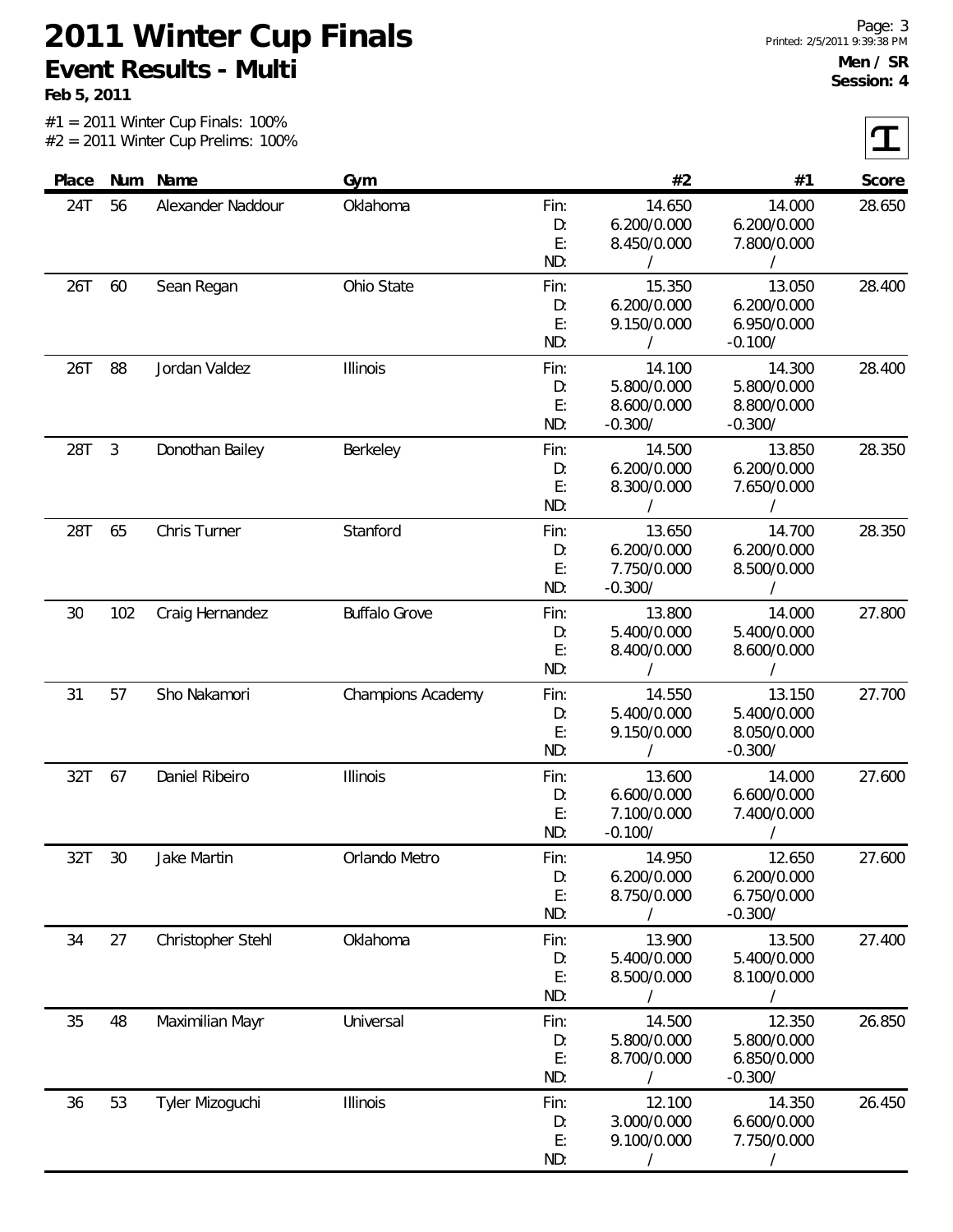|       |     | $#1 = 2011$ Winter Cup Finals: 100%<br>$#2 = 2011$ Winter Cup Prelims: 100% |                    |                         |                                      |                                     |        |
|-------|-----|-----------------------------------------------------------------------------|--------------------|-------------------------|--------------------------------------|-------------------------------------|--------|
| Place |     | Num Name                                                                    | Gym                |                         | #2                                   | #1                                  | Score  |
| 37    | 1   | Wesley Haagensen                                                            | Hilton HHonors/OTC | Fin:<br>D:<br>E:<br>ND: | 15.200<br>6.200/0.000<br>9.000/0.000 | 0.000<br>0.000/0.000<br>0.000/0.000 | 15.200 |
| 38    | 34  | Glen Ishino                                                                 | Berkeley           | Fin:<br>D:<br>E:<br>ND: | 15.150<br>6.200/0.000<br>8.950/0.000 | 0.000<br>0.000/0.000<br>0.000/0.000 | 15.150 |
| 39T   | 97  | <b>Adam Hamers</b>                                                          | Michigan           | Fin:<br>D:<br>E:<br>ND: | 0.000<br>0.000/0.000<br>0.000/0.000  | 0.000<br>0.000/0.000<br>0.000/0.000 | 0.000  |
| 39T   | 105 | Ty Echard                                                                   | Ohio State         | Fin:<br>D:<br>E:<br>ND: | 0.000<br>0.000/0.000<br>0.000/0.000  | 0.000<br>0.000/0.000<br>0.000/0.000 | 0.000  |
| 39T   | 107 | lan Makowske                                                                | Michigan           | Fin:<br>D:<br>E:<br>ND: | 0.000<br>0.000/0.000<br>0.000/0.000  | 0.000<br>0.000/0.000<br>0.000/0.000 | 0.000  |
| 39T   | 108 | John Martin                                                                 | Stanford           | Fin:<br>D:<br>E:<br>ND: | 0.000<br>0.000/0.000<br>0.000/0.000  | 0.000<br>0.000/0.000<br>0.000/0.000 | 0.000  |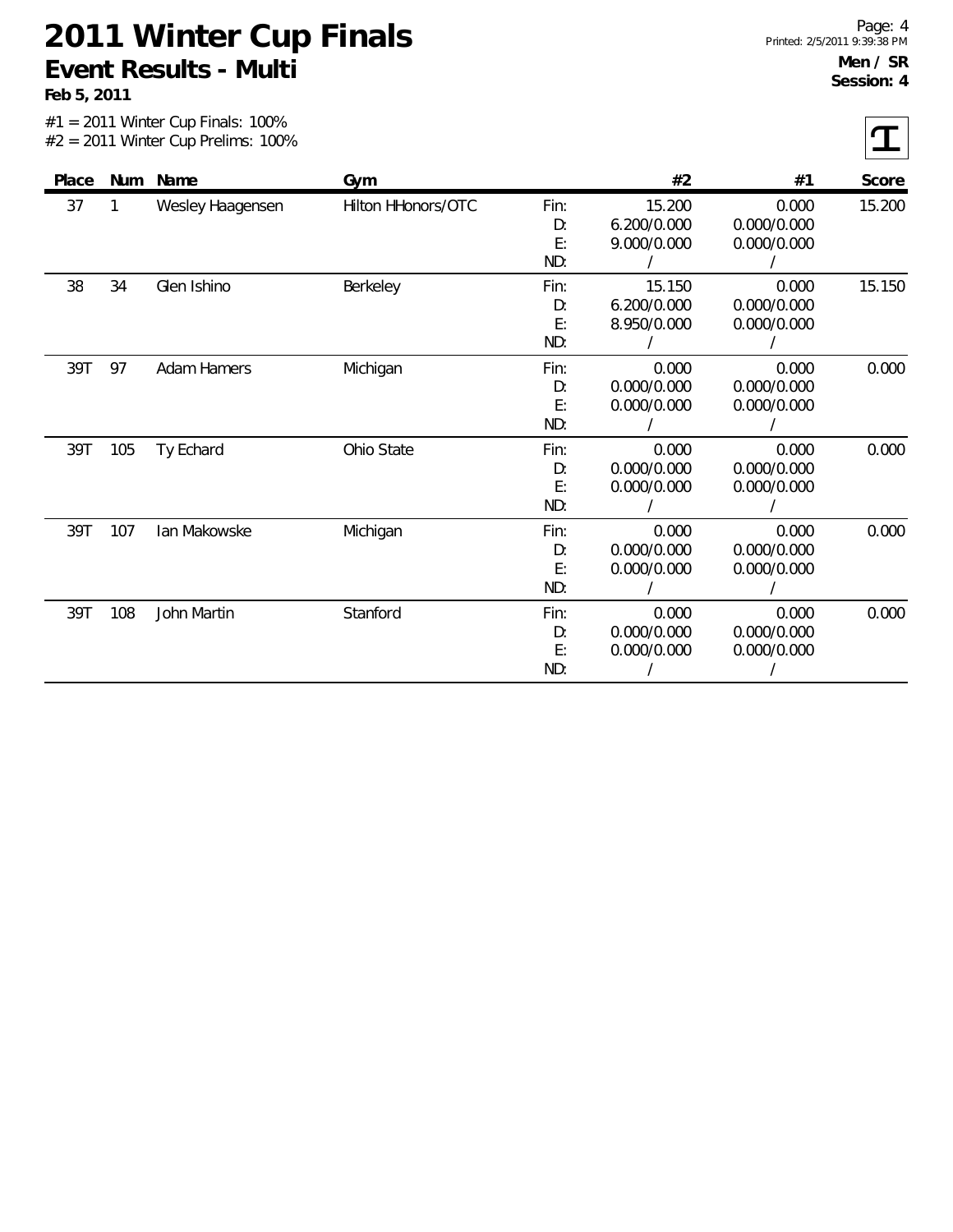#1 = 2011 Winter Cup Finals: 100%

**Feb 5, 2011**

 $\mathbf{I}$ 

|                |     | $#2 = 2011$ Winter Cup Prelims: 100% |                          |            |        |        | ग॑⊤।   |
|----------------|-----|--------------------------------------|--------------------------|------------|--------|--------|--------|
| Place          | Num | Name                                 | Gym                      |            | #2     | #1     | Score  |
| 1              | 41  | Danell Leyva                         | Hilton HHonors/Univ      | Fin:       | 15.450 | 16.150 | 31.600 |
|                |     |                                      |                          | D:         | 6.600  | 6.700  |        |
|                |     |                                      |                          | E:         | 8.850  | 9.450  |        |
| $\overline{2}$ | 24  | Jacob Dalton                         | Oklahoma                 | ND:        | 15.250 | 15.250 | 30.500 |
|                |     |                                      |                          | Fin:<br>D: | 6.100  | 6.100  |        |
|                |     |                                      |                          | E:         | 9.150  | 9.150  |        |
|                |     |                                      |                          | ND:        |        |        |        |
| 3              | 53  | Tyler Mizoguchi                      | <b>Illinois</b>          | Fin:       | 15.200 | 14.950 | 30.150 |
|                |     |                                      |                          | D:         | 6.200  | 6.100  |        |
|                |     |                                      |                          | E:         | 9.000  | 8.850  |        |
|                |     |                                      |                          | ND:        |        |        |        |
| 4              | 15  | Andrew Elkind                        | Hilton HHonors/OTC       | Fin:       | 15.500 | 14.550 | 30.050 |
|                |     |                                      |                          | D:         | 6.200  | 6.200  |        |
|                |     |                                      |                          | E:         | 9.300  | 8.350  |        |
|                |     |                                      |                          | ND:        |        |        |        |
| 5              | 12  | Joseph Hagerty                       | Hilton HHonors/OTC       | Fin:       | 14.850 | 14.950 | 29.800 |
|                |     |                                      |                          | D:         | 6.000  | 6.000  |        |
|                |     |                                      |                          | E:         | 8.850  | 8.950  |        |
|                |     |                                      |                          | ND:        |        |        |        |
| 6T             | 57  | Sho Nakamori                         | <b>Champions Academy</b> | Fin:       | 15.300 | 14.450 | 29.750 |
|                |     |                                      |                          | D:         | 6.100  | 6.100  |        |
|                |     |                                      |                          | E:         | 9.200  | 8.350  |        |
|                |     |                                      |                          | ND:        |        |        |        |
| 6T             | 79  | Jesse Silverstein                    | US Gym Dev Ctr II        | Fin:       | 14.850 | 14.900 | 29.750 |
|                |     |                                      |                          | D:         | 5.600  | 5.600  |        |
|                |     |                                      |                          | E:         | 9.250  | 9.300  |        |
|                |     |                                      |                          | ND:        |        |        |        |
| 8              | 9   | Chad Wiest                           | Illinois                 | Fin:       | 14.350 | 14.550 | 28.900 |
|                |     |                                      |                          | D:         | 5.500  | 5.500  |        |
|                |     |                                      |                          | E:         | 8.850  | 9.050  |        |
|                |     |                                      |                          | ND:        |        |        |        |
| 9              | 27  | Christopher Stehl                    | Oklahoma                 | Fin:       | 14.350 | 14.500 | 28.850 |
|                |     |                                      |                          | D:         | 5.000  | 5.000  |        |
|                |     |                                      |                          | E:         | 9.350  | 9.500  |        |
|                |     |                                      |                          | ND:        |        |        |        |
| 10             | 36  | CJ Maestas                           | <b>USOTC</b>             | Fin:       | 14.150 | 14.600 | 28.750 |
|                |     |                                      |                          | D:         | 5.700  | 5.700  |        |
|                |     |                                      |                          | E:         | 8.450  | 8.900  |        |
|                |     |                                      |                          | ND:        |        |        |        |
| 11             | 56  | Alexander Naddour                    | Oklahoma                 | Fin:       | 14.250 | 14.350 | 28.600 |
|                |     |                                      |                          | D:         | 5.300  | 5.300  |        |
|                |     |                                      |                          | E:         | 8.950  | 9.050  |        |
|                |     |                                      |                          | ND:        |        |        |        |
| 12             | 122 | Joshua Dixon                         | Stanford                 | Fin:       | 14.450 | 14.000 | 28.450 |
|                |     |                                      |                          | D:         | 6.000  | 6.000  |        |
|                |     |                                      |                          | E:         | 8.450  | 8.000  |        |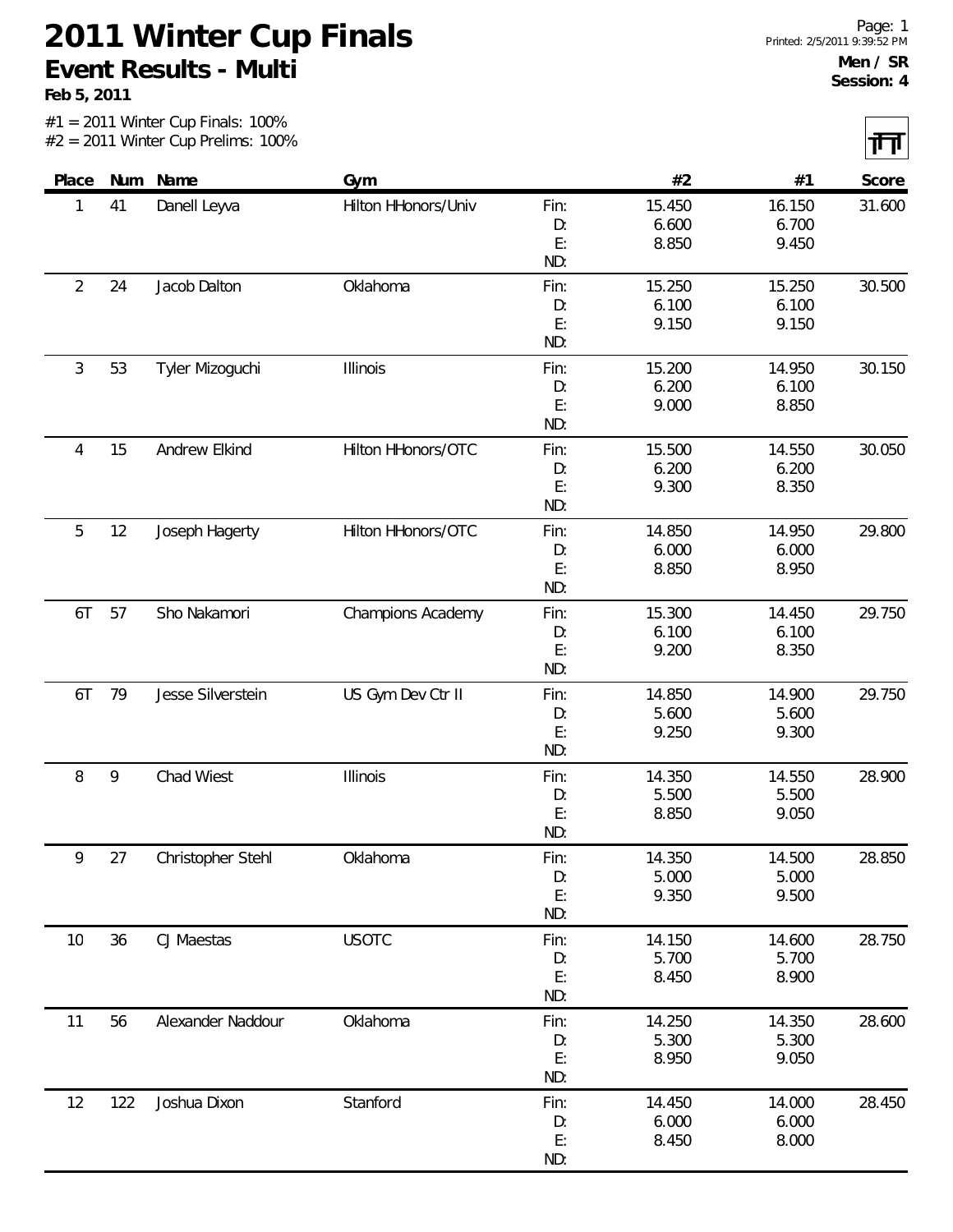#1 = 2011 Winter Cup Finals: 100%

**Feb 5, 2011**

 $\mathbf{I}$ 

|            |        | $#2 = 2011$ Winter Cup Prelims: 100% |                    |           |                 |                 | ग॑⊤।   |
|------------|--------|--------------------------------------|--------------------|-----------|-----------------|-----------------|--------|
| Place      | Num    | Name                                 | Gym                |           | #2              | #1              | Score  |
| 13         | 32     | Randall Heflin                       | Hilton HHonors/HGA | Fin:      | 13.850          | 14.150          | 28.000 |
|            |        |                                      |                    | D:        | 5.500           | 5.500           |        |
|            |        |                                      |                    | E:<br>ND: | 8.350           | 8.650           |        |
| 14         | 3      | Donothan Bailey                      | Berkeley           | Fin:      | 14.600          | 13.250          | 27.850 |
|            |        |                                      |                    | D:        | 5.800           | 5.800           |        |
|            |        |                                      |                    | E:        | 8.800           | 7.450           |        |
|            |        |                                      |                    | ND:       |                 |                 |        |
| 15         | 23     | <b>Edward Umphrey</b>                | Michigan           | Fin:      | 14.000          | 13.800          | 27.800 |
|            |        |                                      |                    | D:        | 5.400           | 5.400           |        |
|            |        |                                      |                    | E:        | 8.600           | 8.400           |        |
|            |        |                                      |                    | ND:       |                 |                 |        |
| <b>16T</b> | 48     | Maximilian Mayr                      | Universal          | Fin:      | 14.500<br>5.200 | 13.250<br>5.200 | 27.750 |
|            |        |                                      |                    | D:<br>E:  | 9.300           | 8.050           |        |
|            |        |                                      |                    | ND:       |                 |                 |        |
| <b>16T</b> | 67     | Daniel Ribeiro                       | <b>Illinois</b>    | Fin:      | 13.400          | 14.350          | 27.750 |
|            |        |                                      |                    | D:        | 5.200           | 5.300           |        |
|            |        |                                      |                    | E:        | 8.200           | 9.050           |        |
|            |        |                                      |                    | ND:       |                 |                 |        |
| 16T        | 74     | Mel Anton Santander                  | Michigan           | Fin:      | 14.400          | 13.350          | 27.750 |
|            |        |                                      |                    | D:        | 5.500           | 5.500           |        |
|            |        |                                      |                    | E:        | 8.900           | 7.850           |        |
|            |        |                                      |                    | ND:       |                 |                 |        |
| 19         | 28     | Tim Gentry                           | Stanford           | Fin:      | 13.850          | 13.850          | 27.700 |
|            |        |                                      |                    | D:        | 5.600           | 5.600           |        |
|            |        |                                      |                    | E:        | 8.250           | 8.250           |        |
|            |        |                                      |                    | ND:       |                 |                 |        |
| 20         | 10     | Alexy Bilozertchev                   | Hilton HHonors/OTC | Fin:      | 13.050          | 14.550          | 27.600 |
|            |        |                                      |                    | D:        | 5.800           | 5.800           |        |
|            |        |                                      |                    | E:        | 7.250           | 8.750           |        |
|            |        |                                      |                    | ND:       |                 |                 |        |
| 21         | 65     | Chris Turner                         | Stanford           | Fin:      | 13.600          | 13.950          | 27.550 |
|            |        |                                      |                    | D:        | 5.000           | 5.300           |        |
|            |        |                                      |                    | E:        | 8.600           | 8.650           |        |
|            |        |                                      |                    | ND:       |                 |                 |        |
| 22         | 101    | <b>Stacey Ervin</b>                  | Mills USA          | Fin:      | 13.750          | 13.650          | 27.400 |
|            |        |                                      |                    | D:        | 4.500           | 4.500           |        |
|            |        |                                      |                    | E:        | 9.250           | 9.150           |        |
|            |        |                                      |                    | ND:       |                 |                 |        |
| 23         | 89     | Cale Robinson                        | Stanford           | Fin:      | 13.650          | 13.600          | 27.250 |
|            |        |                                      |                    | D:        | 5.200           | 5.200           |        |
|            |        |                                      |                    | E:<br>ND: | 8.450           | 8.400           |        |
|            |        |                                      |                    |           |                 |                 |        |
| 24         | $30\,$ | Jake Martin                          | Orlando Metro      | Fin:      | 13.350          | 13.850          | 27.200 |
|            |        |                                      |                    | D:<br>E:  | 5.200<br>8.150  | 5.200<br>8.650  |        |
|            |        |                                      |                    |           |                 |                 |        |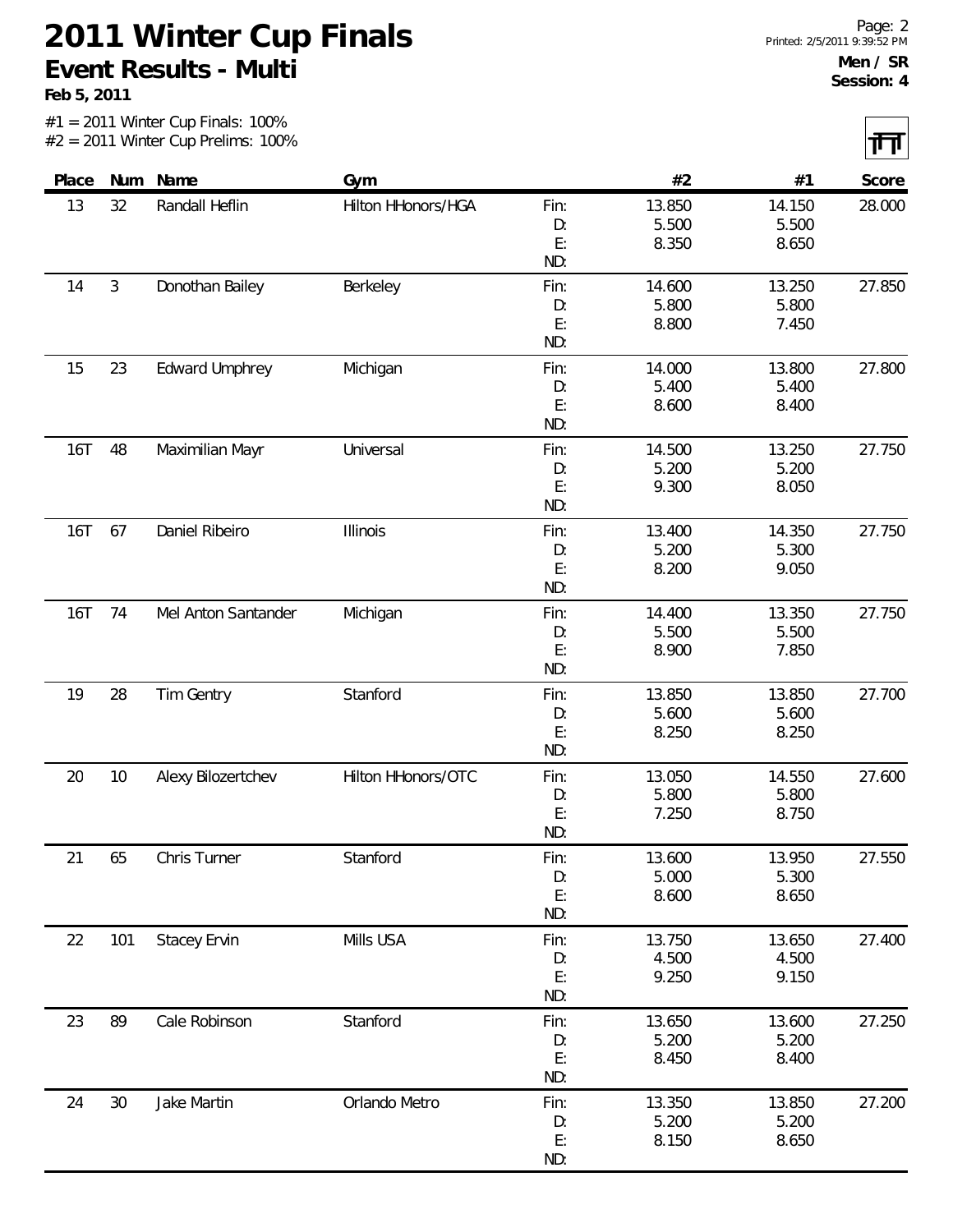#1 = 2011 Winter Cup Finals: 100%

**Feb 5, 2011**

Г

|       |                          | $#2 = 2011$ Winter Cup Prelims: 100% |                      |          |                |                | गंग    |
|-------|--------------------------|--------------------------------------|----------------------|----------|----------------|----------------|--------|
| Place |                          | Num Name                             | Gym                  |          | #2             | #1             | Score  |
| 25    | 102                      | Craig Hernandez                      | <b>Buffalo Grove</b> | Fin:     | 13.500         | 13.400         | 26.900 |
|       |                          |                                      |                      | D:       | 5.100          | 5.100          |        |
|       |                          |                                      |                      | E:       | 8.400          | 8.300          |        |
|       |                          |                                      |                      | ND:      |                |                |        |
| 26    | 108                      | John Martin                          | Stanford             | Fin:     | 13.050         | 13.700         | 26.750 |
|       |                          |                                      |                      | D:       | 5.500          | 5.500          |        |
|       |                          |                                      |                      | E:       | 7.550          | 8.200          |        |
|       |                          |                                      |                      | ND:      |                |                |        |
| 27    | 88                       | Jordan Valdez                        | Illinois             | Fin:     | 13.900         | 12.800         | 26.700 |
|       |                          |                                      |                      | D:       | 5.400          | 5.100          |        |
|       |                          |                                      |                      | E:       | 8.500          | 7.700          |        |
|       |                          |                                      |                      | ND:      |                |                |        |
| 28    | $\, 8$                   | Dylan Akers                          | Cypress Academy      | Fin:     | 12.700         | 13.450         | 26.150 |
|       |                          |                                      |                      | D:       | 5.600          | 5.600          |        |
|       |                          |                                      |                      | E:       | 7.100          | 7.850          |        |
|       |                          |                                      |                      | ND:      |                |                |        |
| 29    | 45                       | Jesse Glenn                          | <b>SCATS</b>         | Fin:     | 12.200         | 13.600         | 25.800 |
|       |                          |                                      |                      | D:       | 4.200          | 5.000          |        |
|       |                          |                                      |                      | E:       | 8.000          | 8.600          |        |
|       |                          |                                      |                      | ND:      |                |                |        |
| 30    | 19                       | Alexander Buscaglia                  | Stanford             | Fin:     | 12.550         | 12.900         | 25.450 |
|       |                          |                                      |                      | D:       | 5.400          | 6.000          |        |
|       |                          |                                      |                      | E:       | 7.150          | 6.900          |        |
|       |                          |                                      |                      | ND:      |                |                |        |
| 31T   | 29                       | Luke Stannard                        | Illinois             | Fin:     | 13.350         | 11.150         | 24.500 |
|       |                          |                                      |                      | D:       | 5.300          | 4.900          |        |
|       |                          |                                      |                      | E:       | 8.050          | 6.250          |        |
|       |                          |                                      |                      | ND:      |                |                |        |
| 31T   | 60                       | Sean Regan                           | Ohio State           | Fin:     | 12.700         | 11.800         | 24.500 |
|       |                          |                                      |                      | D:       | 5.200          | 5.500          |        |
|       |                          |                                      |                      | E:       | 7.500          | 6.300          |        |
|       |                          |                                      |                      | ND:      |                |                |        |
| 33    | 34                       | Glen Ishino                          | Berkeley             | Fin:     | 15.350         | 0.000          | 15.350 |
|       |                          |                                      |                      | D:       | 6.200          | 0.000          |        |
|       |                          |                                      |                      | E:       | 9.150          | 0.000          |        |
|       |                          |                                      |                      | ND:      |                |                |        |
| 34T   | $\overline{\phantom{1}}$ | Wesley Haagensen                     | Hilton HHonors/OTC   | Fin:     | 14.500         | 0.000          | 14.500 |
|       |                          |                                      |                      | D:       | 6.000          | 0.000          |        |
|       |                          |                                      |                      | E:       | 8.500          | 0.000          |        |
|       |                          |                                      |                      | ND:      |                |                |        |
| 34T   | 73                       | Paul Ruggeri III                     | <b>Illinois</b>      | Fin:     | 14.500         | 0.000          | 14.500 |
|       |                          |                                      |                      | D:       | 6.200          | 0.000          |        |
|       |                          |                                      |                      | E:       | 8.300          | 0.000          |        |
|       |                          |                                      |                      | ND:      |                |                |        |
|       |                          |                                      |                      |          |                |                |        |
| 36    | 50                       | Steven Legendre                      | Oklahoma             | Fin:     | 14.400         | 0.000<br>0.000 | 14.400 |
|       |                          |                                      |                      | D:<br>E: | 5.800<br>8.600 | 0.000          |        |
|       |                          |                                      |                      |          |                |                |        |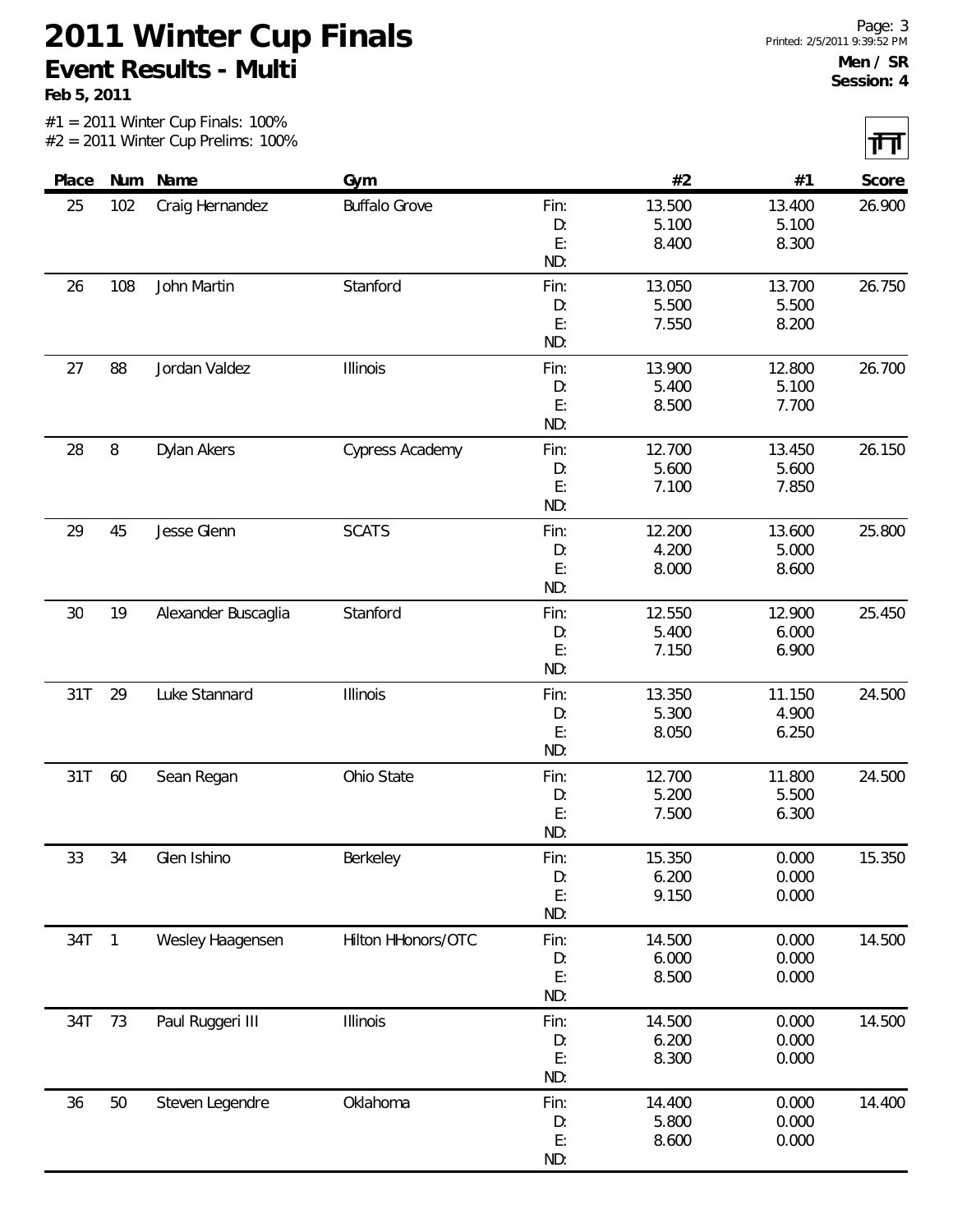|       |     | $#1 = 2011$ Winter Cup Finals: 100%<br>$#2 = 2011$ Winter Cup Prelims: 100% |            |                         |                         |                         | ĻЦ    |
|-------|-----|-----------------------------------------------------------------------------|------------|-------------------------|-------------------------|-------------------------|-------|
| Place | Num | Name                                                                        | Gym        |                         | #2                      | #1                      | Score |
| 37T   | 26  | Jeffrey Treleaven                                                           | Ohio State | Fin:<br>D:<br>E:<br>ND: | 0.000<br>0.000<br>0.000 | 0.000<br>0.000<br>0.000 | 0.000 |
| 37T   | 59  | Samuel Mikulak                                                              | Michigan   | Fin:<br>D:<br>E:<br>ND: | 0.000<br>0.000<br>0.000 | 0.000<br>0.000<br>0.000 | 0.000 |
| 37T   | 81  | Steven Lacombe                                                              | Berkeley   | Fin:<br>D:<br>E:<br>ND: | 0.000<br>0.000<br>0.000 | 0.000<br>0.000<br>0.000 | 0.000 |
| 37T   | 97  | <b>Adam Hamers</b>                                                          | Michigan   | Fin:<br>D:<br>E:<br>ND: | 0.000<br>0.000<br>0.000 | 0.000<br>0.000<br>0.000 | 0.000 |
| 37T   | 105 | Ty Echard                                                                   | Ohio State | Fin:<br>D:<br>E:<br>ND: | 0.000<br>0.000<br>0.000 | 0.000<br>0.000<br>0.000 | 0.000 |
| 37T   | 107 | Ian Makowske                                                                | Michigan   | Fin:<br>D:<br>E:<br>ND: | 0.000<br>0.000<br>0.000 | 0.000<br>0.000<br>0.000 | 0.000 |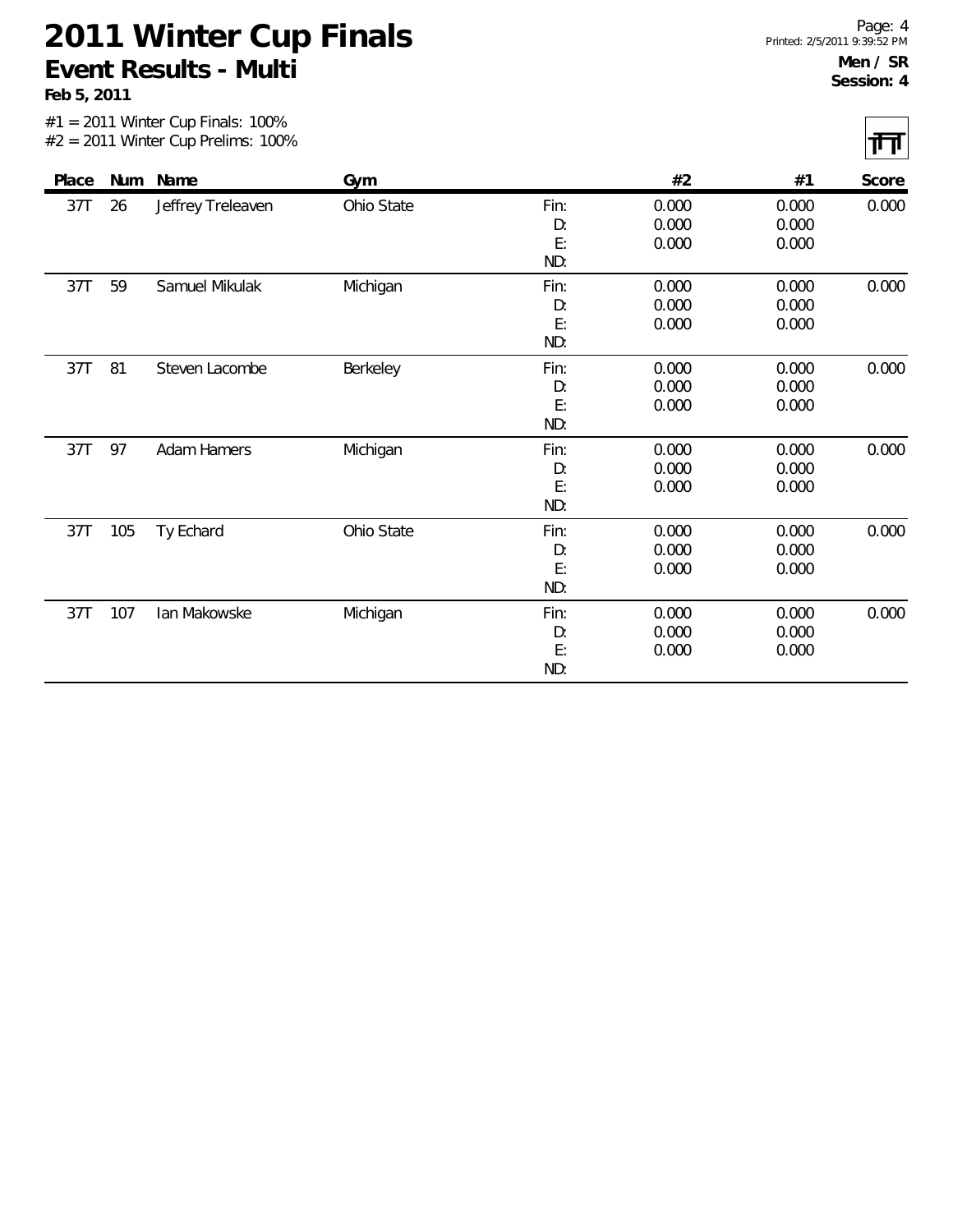#1 = 2011 Winter Cup Finals: 100%

**Feb 5, 2011**

| Place          |     | Num Name            | Gym                 |            | #2             | #1             | Score  |
|----------------|-----|---------------------|---------------------|------------|----------------|----------------|--------|
| 1              | 41  | Danell Leyva        | Hilton HHonors/Univ | Fin:       | 16.000         | 14.900         | 30.900 |
|                |     |                     |                     | D:         | 7.400          | 7.200          |        |
|                |     |                     |                     | E:         | 8.600          | 7.700          |        |
|                |     |                     |                     | ND:        |                |                |        |
| $\overline{2}$ | 19  | Alexander Buscaglia | Stanford            | Fin:       | 15.800         | 14.900         | 30.700 |
|                |     |                     |                     | D:         | 7.400          | 7.100          |        |
|                |     |                     |                     | E:         | 8.400          | 7.800          |        |
|                |     |                     |                     | ND:        |                |                |        |
| $\mathfrak{Z}$ | 107 | Ian Makowske        | Michigan            | Fin:       | 14.350         | 15.350         | 29.700 |
|                |     |                     |                     | D:         | 6.100          | 6.700          |        |
|                |     |                     |                     | E:         | 8.250          | 8.650          |        |
|                |     |                     |                     | ND:        |                |                |        |
| 4              | 15  | Andrew Elkind       | Hilton HHonors/OTC  | Fin:       | 14.000         | 15.350         | 29.350 |
|                |     |                     |                     | D:         | 6.100          | 6.900          |        |
|                |     |                     |                     | E:         | 7.900          | 8.450          |        |
|                |     |                     |                     | ND:        |                |                |        |
| 5              | 88  | Jordan Valdez       | Illinois            | Fin:       | 14.150         | 14.450         | 28.600 |
|                |     |                     |                     | D:         | 5.000          | 5.100          |        |
|                |     |                     |                     | E:         | 9.150          | 9.350          |        |
|                |     |                     |                     | ND:        |                |                |        |
| 6T             | 24  | Jacob Dalton        | Oklahoma            | Fin:       | 14.250         | 13.850         | 28.100 |
|                |     |                     |                     | D:         | 6.100          | 5.700          |        |
|                |     |                     |                     | E:<br>ND:  | 8.150          | 8.150          |        |
|                |     |                     |                     |            |                |                |        |
| 6T             | 56  | Alexander Naddour   | Oklahoma            | Fin:       | 14.050         | 14.050         | 28.100 |
|                |     |                     |                     | D:<br>E:   | 5.600<br>8.450 | 5.600<br>8.450 |        |
|                |     |                     |                     | ND:        |                |                |        |
| 8              | 30  | Jake Martin         | Orlando Metro       |            | 13.900         | 14.050         | 27.950 |
|                |     |                     |                     | Fin:<br>D: | 5.700          | 5.700          |        |
|                |     |                     |                     | E:         | 8.200          | 8.350          |        |
|                |     |                     |                     | ND:        |                |                |        |
| 9T             | 122 | Joshua Dixon        | Stanford            | Fin:       | 13.550         | 14.350         | 27.900 |
|                |     |                     |                     | D:         | 5.500          | 5.900          |        |
|                |     |                     |                     | E:         | 8.050          | 8.450          |        |
|                |     |                     |                     | ND:        |                |                |        |
| 9T             | 45  | Jesse Glenn         | <b>SCATS</b>        | Fin:       | 14.150         | 13.750         | 27.900 |
|                |     |                     |                     | D:         | 5.600          | 5.600          |        |
|                |     |                     |                     | E:         | 8.550          | 8.150          |        |
|                |     |                     |                     | ND:        |                |                |        |
| 11             | 29  | Luke Stannard       | Illinois            | Fin:       | 13.850         | 13.900         | 27.750 |
|                |     |                     |                     | D:         | 5.300          | 5.300          |        |
|                |     |                     |                     | E:         | 8.550          | 8.600          |        |
|                |     |                     |                     | ND:        |                |                |        |
| 12             | 12  | Joseph Hagerty      | Hilton HHonors/OTC  | Fin:       | 13.850         | 13.850         | 27.700 |
|                |     |                     |                     | D:         | 6.300          | 6.300          |        |
|                |     |                     |                     | E:         | 7.550          | 7.550          |        |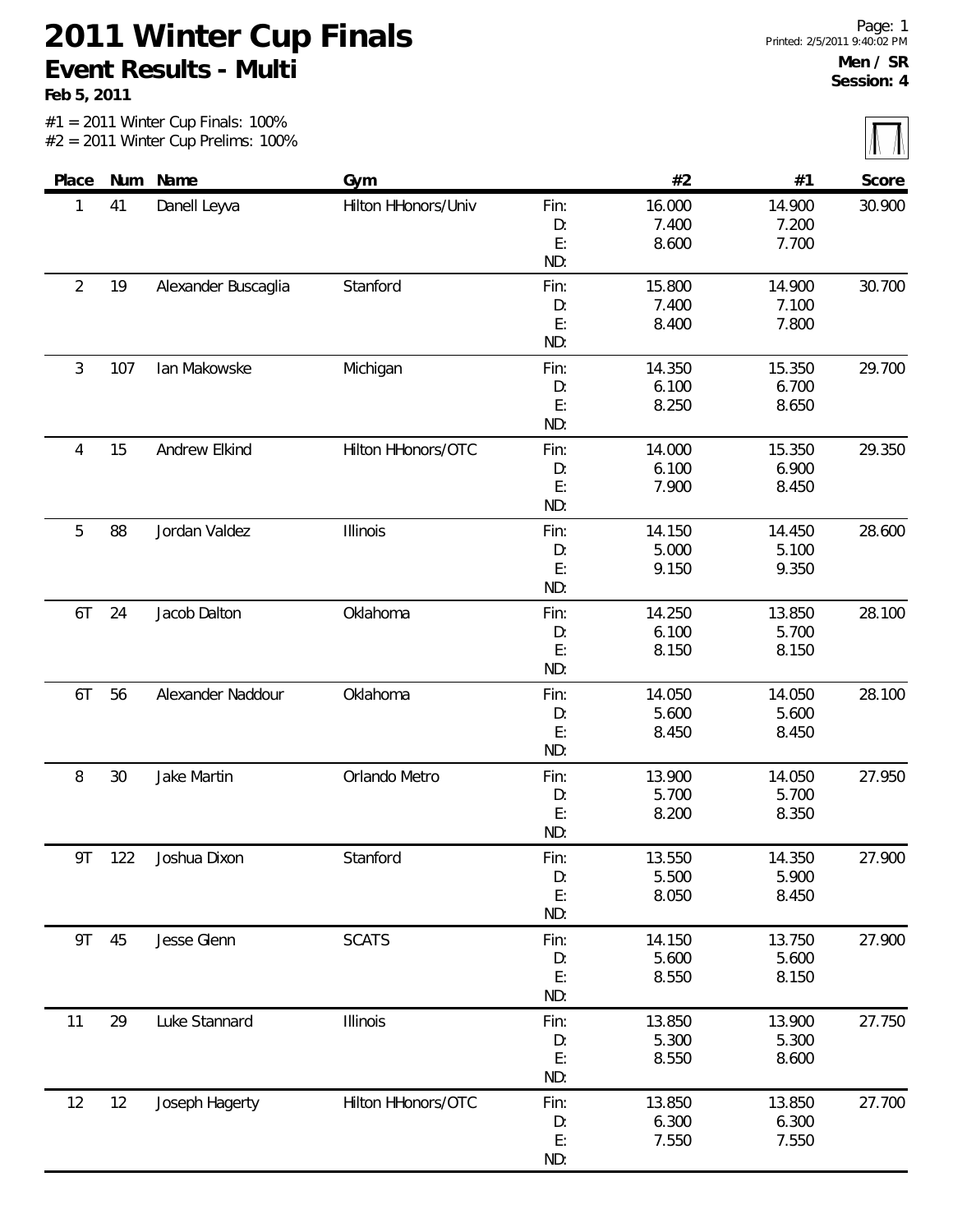|            |     | $#1 = 2011$ Winter Cup Finals: 100%<br>$#2 = 2011$ Winter Cup Prelims: 100% |                    |                         |                          |                          |        |
|------------|-----|-----------------------------------------------------------------------------|--------------------|-------------------------|--------------------------|--------------------------|--------|
| Place      |     | Num Name                                                                    | Gym                |                         | #2                       | #1                       | Score  |
| 13T        | 53  | Tyler Mizoguchi                                                             | Illinois           | Fin:<br>D:<br>E:<br>ND: | 13.950<br>5.200<br>8.750 | 13.650<br>5.200<br>8.450 | 27.600 |
| 13T        | 79  | Jesse Silverstein                                                           | US Gym Dev Ctr II  | Fin:<br>D:<br>E:<br>ND: | 13.700<br>5.500<br>8.200 | 13.900<br>5.400<br>8.500 | 27.600 |
| 15         | 27  | Christopher Stehl                                                           | Oklahoma           | Fin:<br>D:<br>E:<br>ND: | 13.900<br>4.900<br>9.000 | 13.600<br>4.900<br>8.700 | 27.500 |
| 16         | 57  | Sho Nakamori                                                                | Champions Academy  | Fin:<br>D:<br>E:<br>ND: | 13.150<br>5.300<br>7.850 | 14.300<br>5.800<br>8.500 | 27.450 |
| 17         | 10  | Alexy Bilozertchev                                                          | Hilton HHonors/OTC | Fin:<br>D:<br>E:<br>ND: | 12.750<br>5.000<br>7.750 | 14.550<br>5.900<br>8.650 | 27.300 |
| 18         | 36  | CJ Maestas                                                                  | <b>USOTC</b>       | Fin:<br>D:<br>E:<br>ND: | 13.400<br>5.600<br>7.800 | 13.750<br>5.600<br>8.150 | 27.150 |
| <b>19T</b> | 28  | Tim Gentry                                                                  | Stanford           | Fin:<br>D:<br>E:<br>ND: | 12.800<br>5.400<br>7.400 | 13.900<br>5.600<br>8.300 | 26.700 |
| <b>19T</b> | 108 | John Martin                                                                 | Stanford           | Fin:<br>D:<br>E:<br>ND: | 12.750<br>5.400<br>7.350 | 13.950<br>5.800<br>8.150 | 26.700 |
| 21         | 48  | Maximilian Mayr                                                             | Universal          | Fin:<br>D:<br>E:<br>ND: | 13.250<br>5.300<br>7.950 | 13.250<br>5.300<br>7.950 | 26.500 |
| 22         | 74  | Mel Anton Santander                                                         | Michigan           | Fin:<br>D:<br>E:<br>ND: | 14.050<br>5.500<br>8.550 | 12.150<br>5.600<br>6.550 | 26.200 |
| 23         | 8   | Dylan Akers                                                                 | Cypress Academy    | Fin:<br>D:<br>E:<br>ND: | 12.800<br>5.400<br>7.400 | 12.850<br>5.600<br>7.250 | 25.650 |
| 24         | 9   | Chad Wiest                                                                  | Illinois           | Fin:<br>D:<br>E:<br>ND: | 12.100<br>5.000<br>7.100 | 12.950<br>5.200<br>7.750 | 25.050 |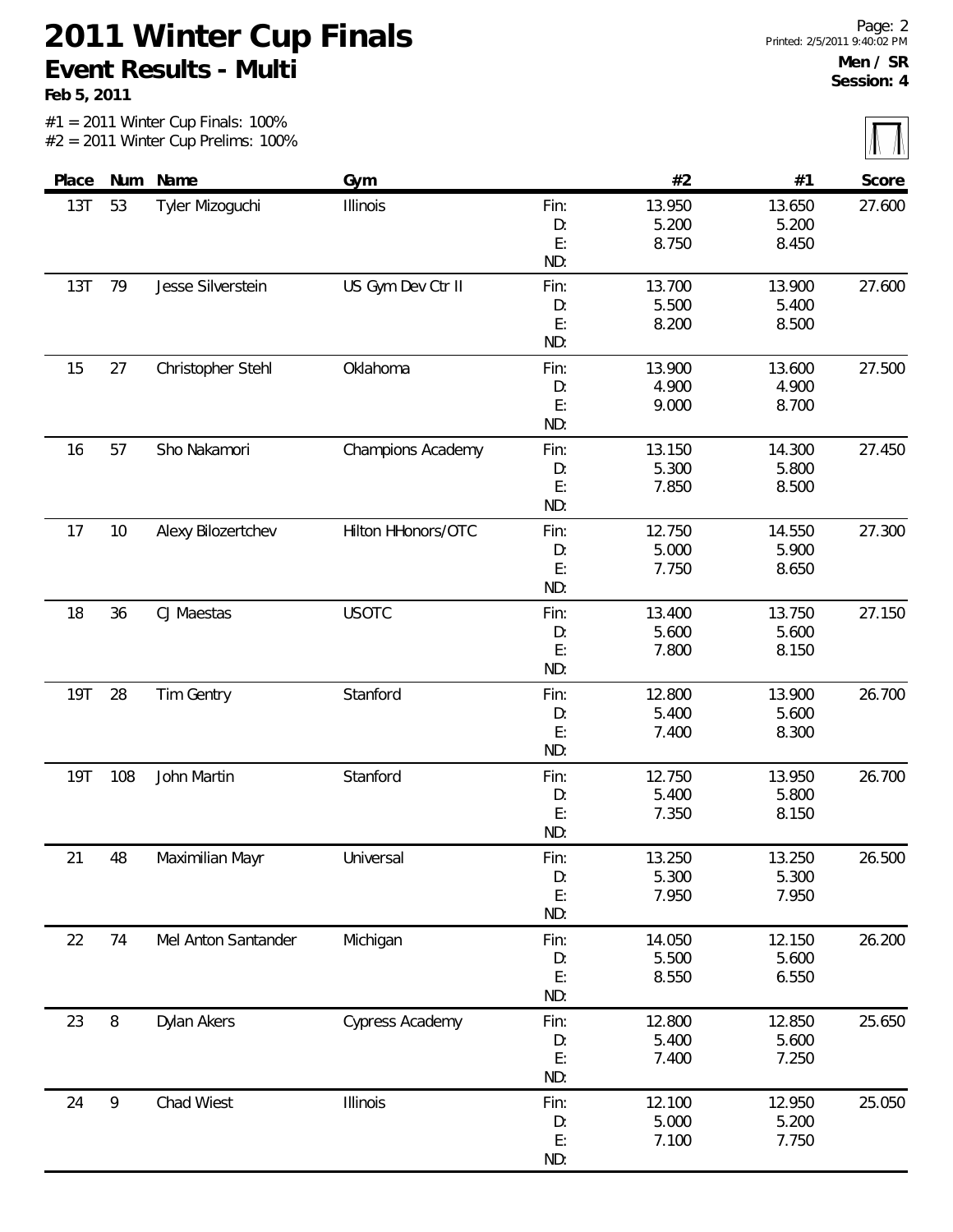#1 = 2011 Winter Cup Finals: 100%

| Place |                | Num Name              | Gym                  |           | #2     | #1     | Score  |
|-------|----------------|-----------------------|----------------------|-----------|--------|--------|--------|
| 25    | 60             | Sean Regan            | Ohio State           | Fin:      | 11.050 | 13.950 | 25.000 |
|       |                |                       |                      | D:        | 5.300  | 5.800  |        |
|       |                |                       |                      | E:        | 5.750  | 8.150  |        |
|       |                |                       |                      | ND:       |        |        |        |
| 26    | $\mathfrak{Z}$ | Donothan Bailey       | Berkeley             | Fin:      | 13.100 | 11.700 | 24.800 |
|       |                |                       |                      | D:        | 5.800  | 5.600  |        |
|       |                |                       |                      | E:        | 7.300  | 6.100  |        |
|       |                |                       |                      | ND:       |        |        |        |
| 27    | 65             | Chris Turner          | Stanford             | Fin:      | 12.100 | 12.450 | 24.550 |
|       |                |                       |                      | D:        | 4.300  | 4.800  |        |
|       |                |                       |                      | E:        | 7.800  | 7.650  |        |
|       |                |                       |                      | ND:       |        |        |        |
| 28T   | 89             | Cale Robinson         | Stanford             | Fin:      | 11.700 | 12.800 | 24.500 |
|       |                |                       |                      | D:        | 4.700  | 5.000  |        |
|       |                |                       |                      | E:        | 7.000  | 7.800  |        |
|       |                |                       |                      | ND:       |        |        |        |
| 28T   | 102            | Craig Hernandez       | <b>Buffalo Grove</b> | Fin:      | 11.400 | 13.100 | 24.500 |
|       |                |                       |                      | D:        | 4.300  | 4.600  |        |
|       |                |                       |                      | E:<br>ND: | 7.100  | 8.500  |        |
|       |                |                       |                      |           |        |        |        |
| 30    | 101            | <b>Stacey Ervin</b>   | Mills USA            | Fin:      | 12.700 | 11.400 | 24.100 |
|       |                |                       |                      | D:        | 4.100  | 3.300  |        |
|       |                |                       |                      | E:        | 8.600  | 8.100  |        |
|       |                |                       |                      | ND:       |        |        |        |
| 31    | 73             | Paul Ruggeri III      | Illinois             | Fin:      | 15.650 | 0.000  | 15.650 |
|       |                |                       |                      | D:        | 7.100  | 0.000  |        |
|       |                |                       |                      | E:<br>ND: | 8.550  | 0.000  |        |
| 32    | 50             | Steven Legendre       | Oklahoma             | Fin:      | 14.000 | 0.000  | 14.000 |
|       |                |                       |                      | D:        | 6.000  | 0.000  |        |
|       |                |                       |                      | E:        | 8.000  | 0.000  |        |
|       |                |                       |                      | ND:       |        |        |        |
| 33    | 34             | Glen Ishino           | Berkeley             | Fin:      | 12.950 | 0.000  | 12.950 |
|       |                |                       |                      | D:        | 5.500  | 0.000  |        |
|       |                |                       |                      | E:        | 7.450  | 0.000  |        |
|       |                |                       |                      | ND:       |        |        |        |
| 34    | $\mathbf{1}$   | Wesley Haagensen      | Hilton HHonors/OTC   | Fin:      | 12.500 | 0.000  | 12.500 |
|       |                |                       |                      | D:        | 6.200  | 0.000  |        |
|       |                |                       |                      | E:        | 6.300  | 0.000  |        |
|       |                |                       |                      | ND:       |        |        |        |
| 35T   | 23             | <b>Edward Umphrey</b> | Michigan             | Fin:      | 0.000  | 0.000  | 0.000  |
|       |                |                       |                      | D:        | 0.000  | 0.000  |        |
|       |                |                       |                      | E:        | 0.000  | 0.000  |        |
|       |                |                       |                      | ND:       |        |        |        |
| 35T   | 26             | Jeffrey Treleaven     | Ohio State           | Fin:      | 0.000  | 0.000  | 0.000  |
|       |                |                       |                      | D:        | 0.000  | 0.000  |        |
|       |                |                       |                      | E:        | 0.000  | 0.000  |        |
|       |                |                       |                      | ND:       |        |        |        |